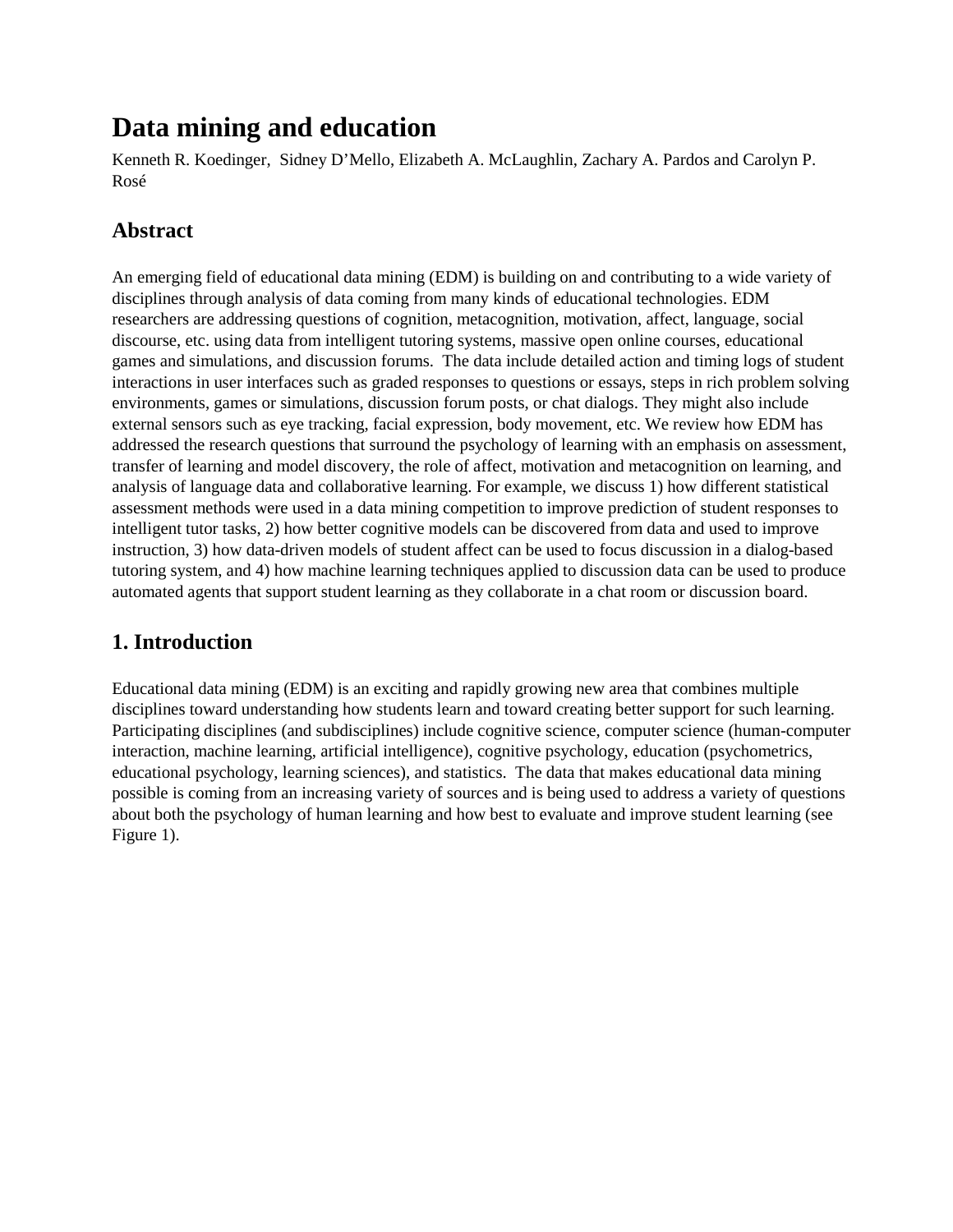

**Figure 1.** The data that makes educational data mining possible is produced from educational technologies that produce a wide variety of data types (the vertical axis) and is being used to explore a wide variety of psychological constructs relevant to learning (the horizontal axis). Different research paradigms and projects have emerged, exemplified in the content of the figure, and are discussed in the paper.

The vertical axis of Figure 1 illustrates the variety of educational data types that come from different sources. Starting at the bottom are simpler data types including menu- based choices with their timing coming from mouse clicks, such as multiple choice questions in MOOCs and other online courses, educational games and simulations, and simple tutoring systems. Moving up the vertical axis, more complex problem -solving environments and intelligent tutoring systems produce data types that include short text inputs and symbolic expressions. Researchers are also building affect sensors and doing classroom observations of student engagement and emotional states. At the top of Figure 1 are more complex forms for student writing or sometimes speaking, $1-2$  including student answers to essay questions<sup>3</sup> or their dialogues within chat rooms or discussion boards.

The horizontal axis of Figure 1 illustrates the spectrum of psychological constructs that educational data miners have been exploring with these kinds of data. These constructs include tacit cognitive skills, explicit concepts and principles, metacognitive skills and self-regulatory learning strategies, student affect and motivations, skills for social discourse and argument, and socio-emotional dispositions and strategies.

Within Figure 1, we illustrate a sampling of research projects/paradigms that have used different types of data to advance understanding of different psychological constructs. Cognitive skills and principles have been explored using many different types of data. Data on student correctness of their click choices or their text or symbolic input over opportunities to practice has been explored in models of learning, especially Bayesian Knowledge Tracing (e.g., $4-6$ ). That same kind of data has been used to evaluate cognitive models and aid discovery of data-driven cognitive model improvements (e.g.,  $7.8$ ). Complex symbolic problem solutions (e.g., computer programs) are being analyzed to understand changes in students' skills and strategies over time (e.g., $9,10$ ). Peer grading of open-ended writing (e.g.,  $11$ ) and interface design (e.g.,<sup>12</sup>) provides the basis for mining both the quality of student responses and the quality of their ability to evaluate them. Data corpora of written essays and answers, from students and experts, have been used to create automated methods for essay grading (e.g.,<sup>13</sup>) and dialogue-based intelligent tutors<sup>1,14-15</sup> or dialogue support for collaborative learning .16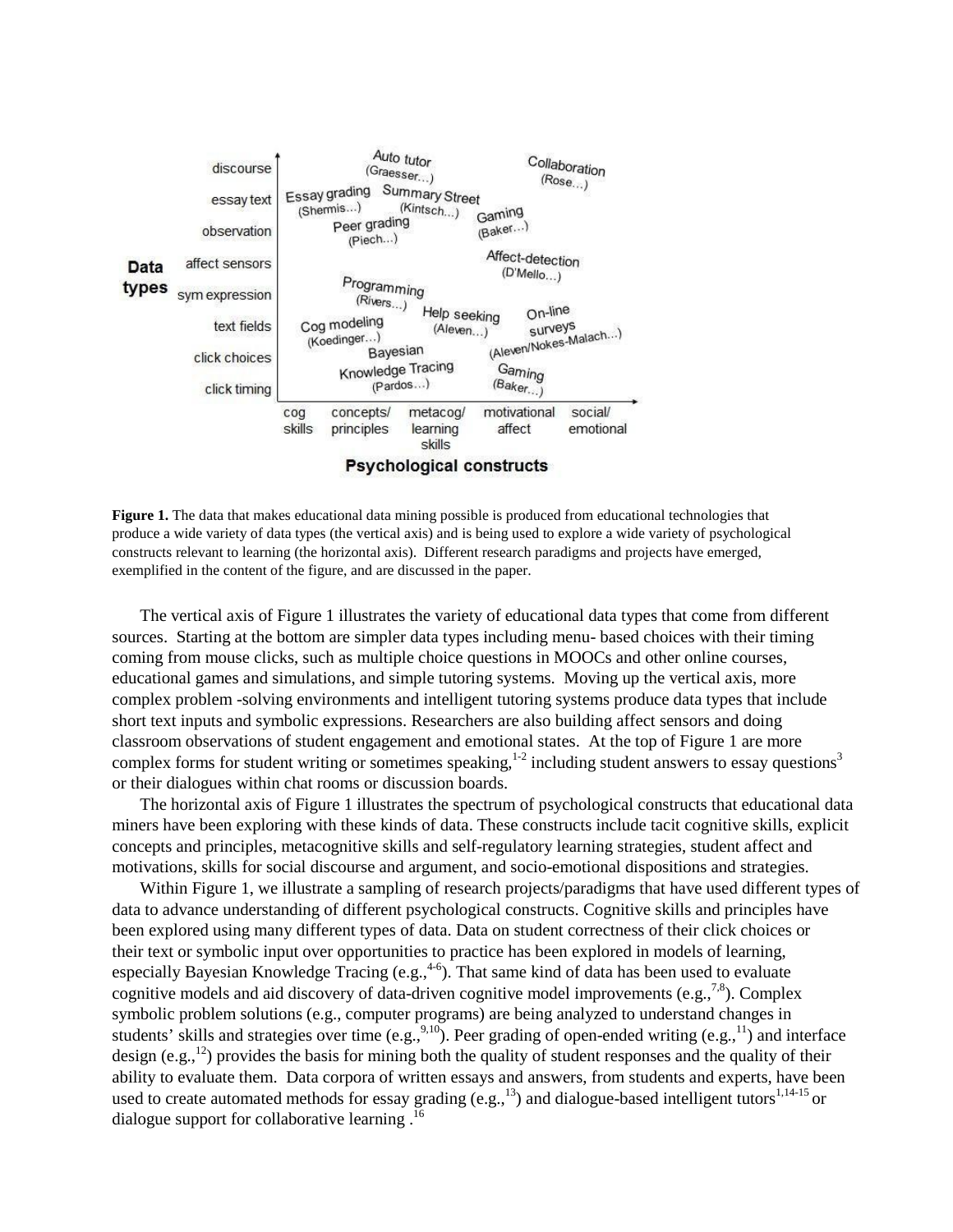Moving to the right in Figure 1, student metacognition and self-regulatory learning has been explored using student data from intelligent tutor interaction<sup>17,18</sup> and from multimedia interaction.<sup>19</sup> Such data has been also used along with formal classroom observation data to drive machine-learned detectors of forms of student disengagement.<sup>20,21</sup> This data has been further augmented with real-time surveys<sup>22</sup> and with affect sensors.<sup>23</sup> Addressing issues of social interaction, researchers have analyzed student collaboration data (e.g., $^{24}$ ) including student entries in MOOC discussion boards.<sup>25-28</sup>

Another dimension of relevance, not shown in Figure 1, is the time course of observations reflected in the data. Click choice and timing data observations tend to occur in the range of 100s of milliseconds to 10s of seconds. Text fields and symbolic expression data tend to take longer 10s to 100s of seconds. Essay and discourse data points may take many minutes to produce. As discussed elsewhere,<sup>29,30</sup> the complexity of psychological constructs (roughly, left to right in Figure 1) tend to occur at a correspondingly increasing time scale, with the exception of affective physiological data, which can operate in the millisecond range.

Educational Data Mining is defined by Baker and Yace $f<sup>31</sup>$  as "an emerging discipline, concerned with developing methods for exploring the unique types of data that come from educational settings, and using those methods to better understand students, and the settings which they learn in." Other empirical methods, besides EDM, for driving discoveries relevant to education include experimentation, surveys, and design research. EDM is set apart primarily by the fact that wide use of educational technology is producing volumes of ecologically valid data on student learning in a context in which experiments and surveys can be embedded. It is similar to design research with a focus on data from natural settings, but rather than being qualitative, it is different (complementary) in its focus on quantitative analysis using machine learning and statistical methods. It is similar to experimentation and survey methods in that those methods can be employed in the context of educational technologies, but is broader in that it also includes analysis of naturally-occurring student interaction data either without or in conjunction with experimental manipulation or embedded surveys.

Research fields are grounded in the community of engaged researchers and in the conferences and journals in which they communicate. EDM is no exception. The primary conferences are Educational Data Mining (EDM), which began in 2008, and Learning Analytics and Knowledge (LAK), which began in 2011. Each has peer reviewed, published proceedings. The International Journal of Educational Data Mining began in 2009 and the Journal of Learning Analytics began in 2014. Elements of EDM research have a longer history as revealed by deep analyses of learner data in publications in the proceedings of the Intelligent Tutoring Systems conference (established in 1988), the Artificial Intelligence in Education conference (established 1997), and the Cognitive Science conference (established 1979). More recently, an expansion of interest in EDM has been revealed through workshops and papers in other conferences, both pre-existing (Neural Information Processing Systems, and Knowledge, Discovery, and Data Mining) and new (Learning at Scale).

This article is organized around different kinds of research questions regarding the psychology of learning that educational data mining research has been addressing. Section 2 discusses the status of current EDM research especially on questions of assessment, transfer, motivation, and language. Section 3 provides related challenges and future research opportunities.

## **2. Educational Data Mining Addresses Research Questions About the Psychology of Learning**

Educational Data Mining has addressed a variety of research questions regarding the psychology of learning. The following five sections discuss assessment of cognition, learning, and achievement (Section 2.1), transfer of learning and discovery of cognitive models (2.2), affect, motivation, and metacognition (2.3), language and discourse analytics (2.4), and other applications of educational data mining (2.5). In each section, we summarize both technical and empirical research that is sometimes descriptive, yielding new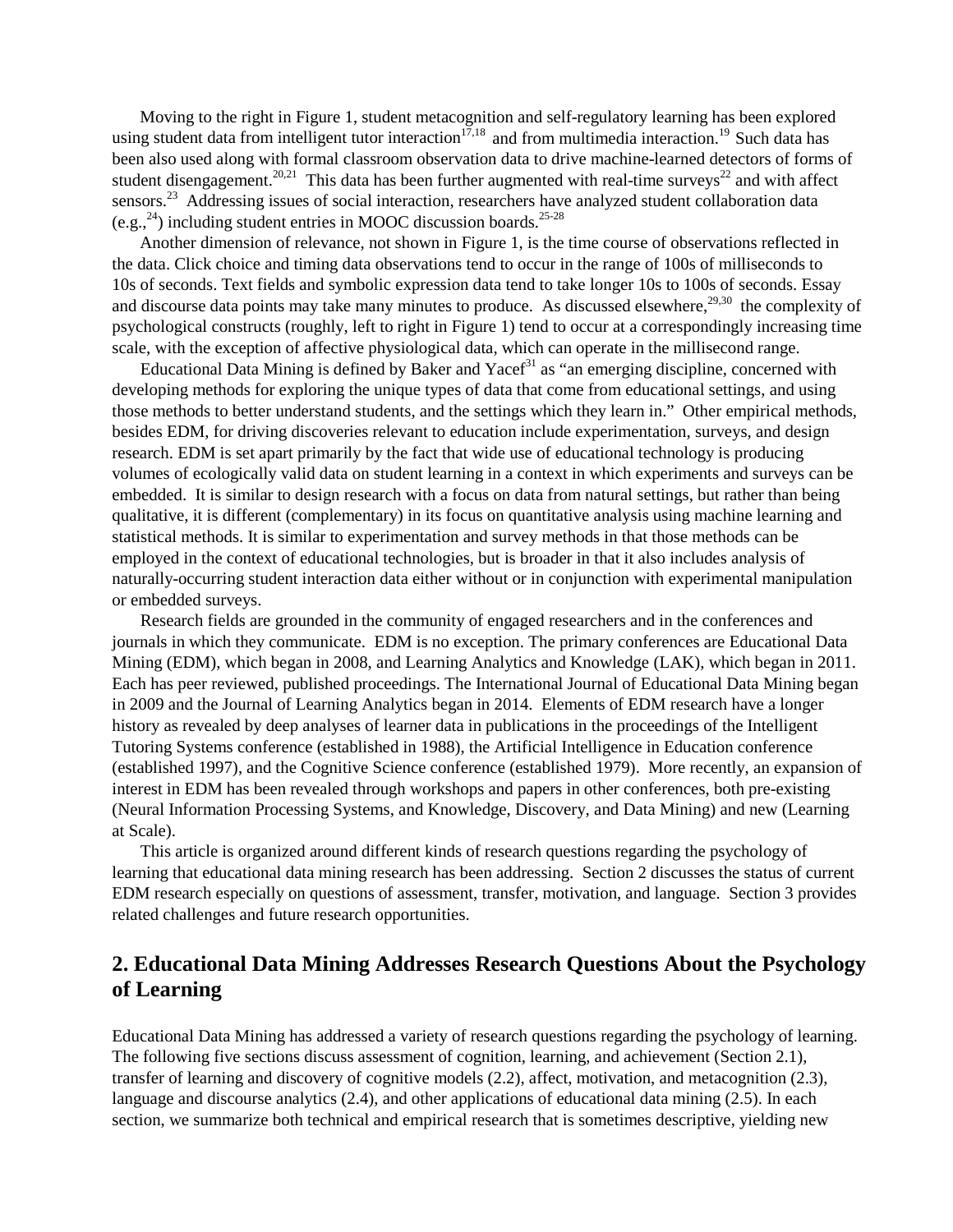insights about the nature of learning, and sometimes prescriptive, indicating methods for yielding better student learning outcomes. In particular, we illustrate connections from efforts to use data to build models that reflect insights on learning to efforts to "close-the-loop" by translating those models or insights into systems and testing whether they produce better learning outcomes. A desirable sequence in a program of research (which often involves multiple projects/papers and may involve different teams) starts with data mining yielding new statistical models of that data. Next an adaptive system is built using the resulting statistical models. Sometimes that model is used directly, for example, as in a detector of student disengagement behavior that prompts students to re-engage<sup>32</sup> or a language interpretation system that provides students feedback in response to their typed entries<sup>33-37</sup> or provides recommendations for how to engage more productively.<sup>38</sup> In other cases, the model resulting from data mining may be interpreted for insights that can be employed to an adaptive system design  $(e.g.,<sup>39,40</sup>)$ . In both cases, a desirable final step is to "close-the-loop" by running an experiment (an "A/B test") comparing the original adaptive system to one with the data-driven adaptive features.

#### **2.1 Assessment, growth modeling of learning, and prediction of achievement**

Educational technologies provide rich data for understanding and developing assessment of students' skills, concepts, mental models, beliefs, and learning trajectories. Collectively, these aspects of human intelligence can be referred to as a "knowledge base" with elements of this knowledge base referred to as "knowledge components" or KCs. Koedinger, Corbett and Perfetti<sup>41</sup> define a KC as "an acquired unit of cognitive function or structure that can be inferred from performance on a set of related tasks."

Two aspects of assessing these knowledge components have defined themselves in educational data mining research. The first being the statistical model, a mathematical abstraction of student behavior measurements, and the second, the cognitive model, which involves the mapping of knowledge components to items or tasks. This knowledge-to-task mapping provides a way to convert a symbolic cognitive model, which a cognitive scientist might produce, into a form that can be used, along with the statistical model, to make predictions about student performance. This specialized form of a cognitive model is referred to as a knowledge component model (in educational data mining), a Q matrix (in Psychometrics), or a student model (in AI in Education). The statistical model and the cognitive model are inexorably linked, conceptually, when referring to a predictive model of student learning. However, the mathematics for quantifying learning (the form of the statistical model) has been an active research area in and of itself, separable from the question of identifying an empirically justified cognitive model, which has been in equal measure represented in the literature.

#### *2.1.1 Student performance prediction showcase*

An Educational Data Mining competition in  $2010<sup>1</sup>$  $2010<sup>1</sup>$  $2010<sup>1</sup>$  provided a forum to compare statistical models of student performance and learning from EDM to models from the broader machine learning community. The competition scored the models on their ability to forecast the correctness of student responses to multi-step problems within Intelligent Tutoring Systems for junior high mathematics. Table 1 depicts a simplified example of the student event log dataset that was provided by the competition. Each row in the dataset represented a student action or a "step" toward solving a math problem given by a Cognitive Tutor, which was the source of the competition's data. The modeling task was to use past information, such as a students' responses related to a particular skill or knowledge component (KC), in order to predict the probability of correct responses on future problem steps. There were 24 million rows worth of past information and 8 million rows to be predicted. Selected meta-information about the row being predicted was omitted, such as time to response and number of attempts, but information such as the student, problem, and knowledge component associated with the problem step remained. Participants were scored on the average error

<span id="page-3-0"></span> <sup>1</sup> <http://pslcdatashop.web.cmu.edu/KDDCup/>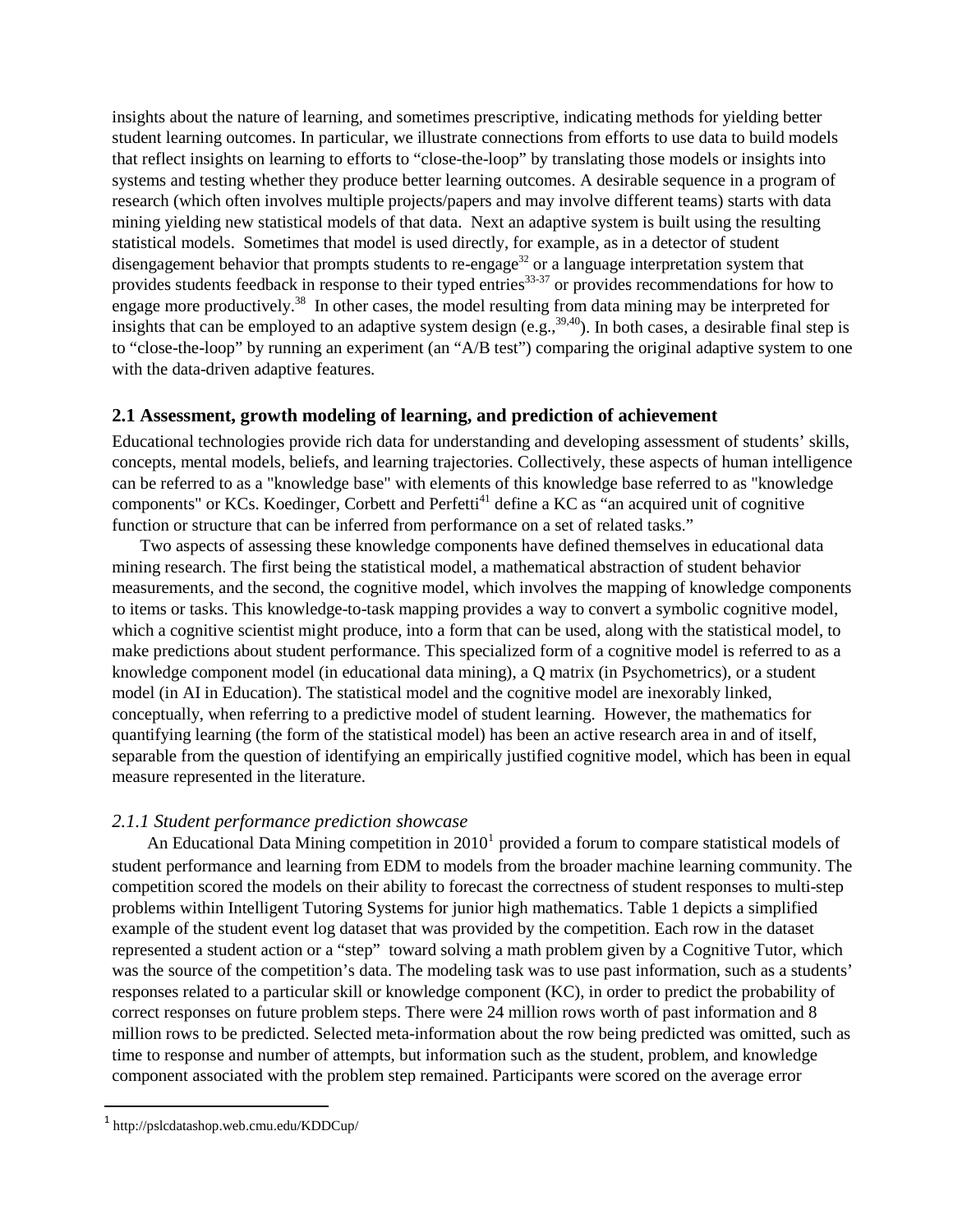between their predictions of correctness and the actual correctness.

| <b>Sequence ID</b> | <b>Student ID</b> | <b>Problem ID</b>                 | <b>Step ID</b>                        | Answer  | KC             |  |  |
|--------------------|-------------------|-----------------------------------|---------------------------------------|---------|----------------|--|--|
|                    | <b>S</b> 01       | <b>WATERING</b><br><b>VEGGIES</b> | <b>WATERED</b><br>Incorrect<br>AREA-1 |         | Circle-Area    |  |  |
| $\overline{2}$     | <b>S</b> 01       | <b>WATERING</b><br><b>VEGGIES</b> | <b>WATERED</b><br>AREA-2              | Correct | Circle-Area    |  |  |
| 3                  | <b>S01</b>        | <b>WATERING</b><br><b>VEGGIES</b> | <b>TOTAL AREA</b>                     | Correct | Rectangle-Area |  |  |
| 4                  | <b>S01</b>        | <b>MAKING CANS</b>                | POG AREA Q3                           | Correct | Circle-Area    |  |  |

**Table 1.** Simplified sample of data used in the KDD Cup competition.

The most successful approach to the prediction task featured a combination of Hidden Markov Models, random decision trees, and logistic regression on millions of machine generated features of student interaction.<sup>42</sup> The second best overall prediction was achieved with a collaborative filtering approach<sup>43</sup> much like the methods used in Netflix movie rating predictions. In this method orthogonal matrices of latent factors of students and questions are machine learned and multiplied together to recover a matrix of predicted student responses to steps. Standard matrix factorization methods do not take into account time (and thus ignore learning); however, expanding the dimensions to include time, using tensors, has resulted in significant predictive gains in subsequent work.<sup>44</sup> Finally, the fourth place finisher (3rd place did not disclose their methods) featured random decision trees and a student individualized Bayesian Network model,<sup>45</sup> a computational form of cognitive diagnostic models that leverages inference techniques and optimizations from the broader family of probabilistic graphical models.<sup>46</sup> All top participants combined their featured statistical model with other methods in an ensemble in order to maximize predictive performance. Using ensembles of methods instead of a single best method produced a 10% gain in prediction accuracy when applied to a different 8th grade math tutoring platform.<sup>6</sup>

While the 2010 competition demonstrates how Educational Data Mining research explores the boundaries of predictive models, the field has focused even greater attention on the science of learning, seeking explanation for knowledge gain and performance through the careful and deliberate investigation of learning data.

#### *2.1.1 Bayesian Knowledge Tracing based models of learning*

Bayesian Networks provide a computational approach to modeling student learning by elegantly capturing the dynamic of knowledge probabilistically. The base Bayesian Networks model of reference, called Knowledge Tracing,<sup>4</sup> has roots in Cognitive Science. Atkinson and Paulson<sup>47</sup> laid the foundation for the model of instruction and Anderson<sup>48</sup> formalized a continuous increase in the activation level of procedural knowledge with practice, which is mapped to a probability in Knowledge Tracing. The standard Bayesian Knowledge Tracing (BKT) model, shown in Figure 2, can be described as a Hidden Markov Model (HMM) with such a model being defined for each KC. The acquisition of knowledge is defined in the binary latent nodes while the correctness of responses to questions is defined in the observables.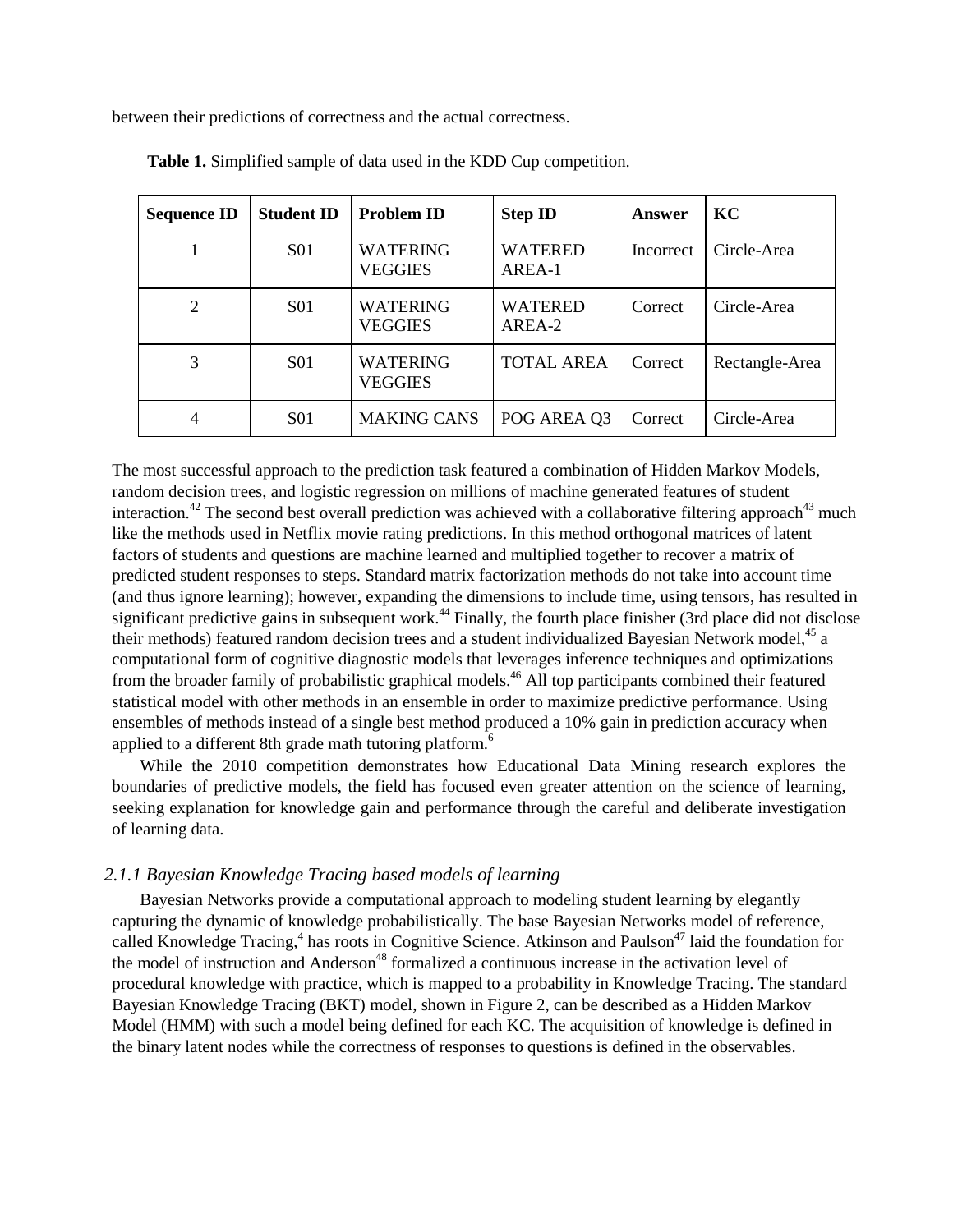

**Figure 2.** Representation of the Standard BKT model with parameter and node descriptions.

Research on and expansion of the BKT model has been fueled by advances in statistical parameter learning and by the use of the model in practice inside the popular Cognitive Tutor(c) suite of  $ITSS<sup>49</sup>$  where BKT is used to determine when a student has mastered a particular KC and is thus no longer asked to answer steps consisting only of mastered KCs. The standard BKT model has four parameters per knowledge component: 1) a single point estimate for prior knowledge, 2) a learning probability between opportunities to practice, 3) a guessing probability for when a student is correct without knowing, and 4) a slip probability for when a student is incorrect despite knowing. Pardos and Heffernan<sup>5</sup> introduced student individualization to the BKT model through modifying the conditional graph structure of the model. Specifically, they found that by using a bimodal prior, bootstrapped on the student's first response, prediction improved on 30 of 42 datasets (avg. correlation increase from .17 to .30). This particularly individualized prior approach allowed for students to be in one of two priors, adding only a single parameter per KC over the standard four parameter per KC model. Performance prediction is often used as a proxy for assessment quality in EDM models with error and accuracy metrics signifying the goodness of a model. While these metrics are a convenient way to quantitatively compare models, they can be unsatisfying in explaining the real world impact of prediction improvement on an individual student. Addressing this, Lee and Brunskill<sup>50</sup> evaluated the impact of model individualization on the average number of under and over practice attempts compared to a non-individualized model. They concluded that individualized BKT can better ensure that struggling students get the practice they need and that better students are not wasting time with extensive busy work (i.e., about 20% of students would be given *twice* the practice opportunities if standard BKT is used than they would be if individualized BKT is used). Individualization in student modeling is further explored by Yudelson, Koedinger, and Gordon<sup>51</sup> and in section 3.1.

#### *2.1.2 Logistic regression based models of growth*

Logistic regression models are another family of statistical models, which can be compared with the BKT family of models (see Table 1). Logistic regression models extend a history of elaborations on Item Response Theory including the addition of a knowledge component model (or "Q- matrix") in the Linear Logistic Test Model (LLTM).<sup>52</sup> Further additions were made to model learning across tests<sup>53</sup> and within an intelligent tutor.<sup>54</sup> These learning models introduced a growth term that models learning by including an estimated increment in predicted success on a KC for each time a student gets practice on an item (or problem step) that needs that KC, as indicated by the Q matrix. This model, later called the Additive Factors Model (AFM), was picked up in efforts to evaluate and search for alternative cognitive models.<sup>55</sup> Other efforts have explored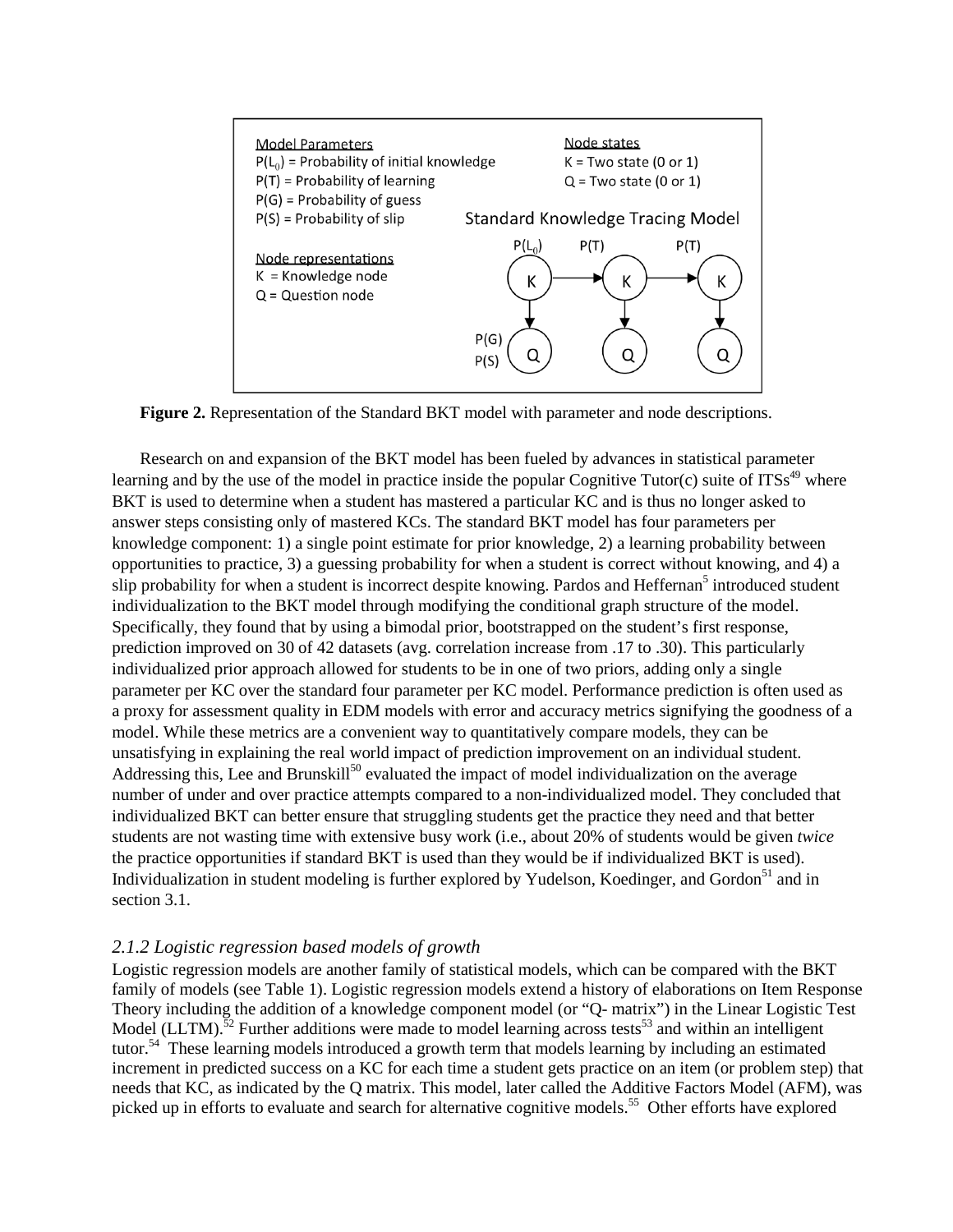logistic regression variations including modeling learning with a separate count of correct versus incorrect practice attempts of a knowledge component (PFA),<sup>56</sup> modeling student variations in learning rate (e.g.,<sup>57</sup>), modeling different learning rates depending on the nature of instruction such as feedback practice versus seeing an example  $(IFM)$ .<sup>58</sup>

#### *2.1.3 Comparison of model approaches*

As a way of summarizing, Table 2 indicates features of an incomplete, but representative set of statistical models that have used been used to assess student proficiency and, in most cases, student learning. It illustrates features of two families of statistical models, logistic regression and Bayesian Knowledge Tracing, by indicating the way the models parameterize student and task domain attributes. As indicated in the Student parameter column, most of the models have a parameter value for each student that indicates that student's overall general proficiency. Notably Bayesian Knowledge Tracing (row 7) does not. However, approaches, such as iBKT, have extended BKT to include a student proficiency parameter (row 8).

In the terms used by Wilson and De Boeck,<sup>52</sup> the models that separately represent difficulty of each task are "descriptive" whereas the models that represent fewer latent knowledge components across multiple tasks are "explanatory" in that they provide an account for task performance correlations (same KCs) and performance differences (different KCs). In the Task parameters column, we see that most of these models include knowledge components as latent variables for assessing task difficulty. Some models, in contrast, have a parameter for each unique task or item, particularly IRT (row 1) and PFA (row 4).

Older psychometric models, such as IRT 3PL (row 1) and LLTM (row 2) do not model learning (see the Learning parameters column) but have useful features (e.g., a guess parameter) that could be incorporated into a learning model. All the BKT models and the newer logistic regression models model learning by including estimates of learning for each knowledge component. These models use knowledge components as the basis for explaining learning, though it is possible to have a descriptive model of learning (not shown in Table 1) that would have a single learning parameter across all tasks, as in a faculty theory of transfer (cf.,<sup>59</sup>).

**Table 2.** Various statistical models and parameters that have been used to assess student proficiency.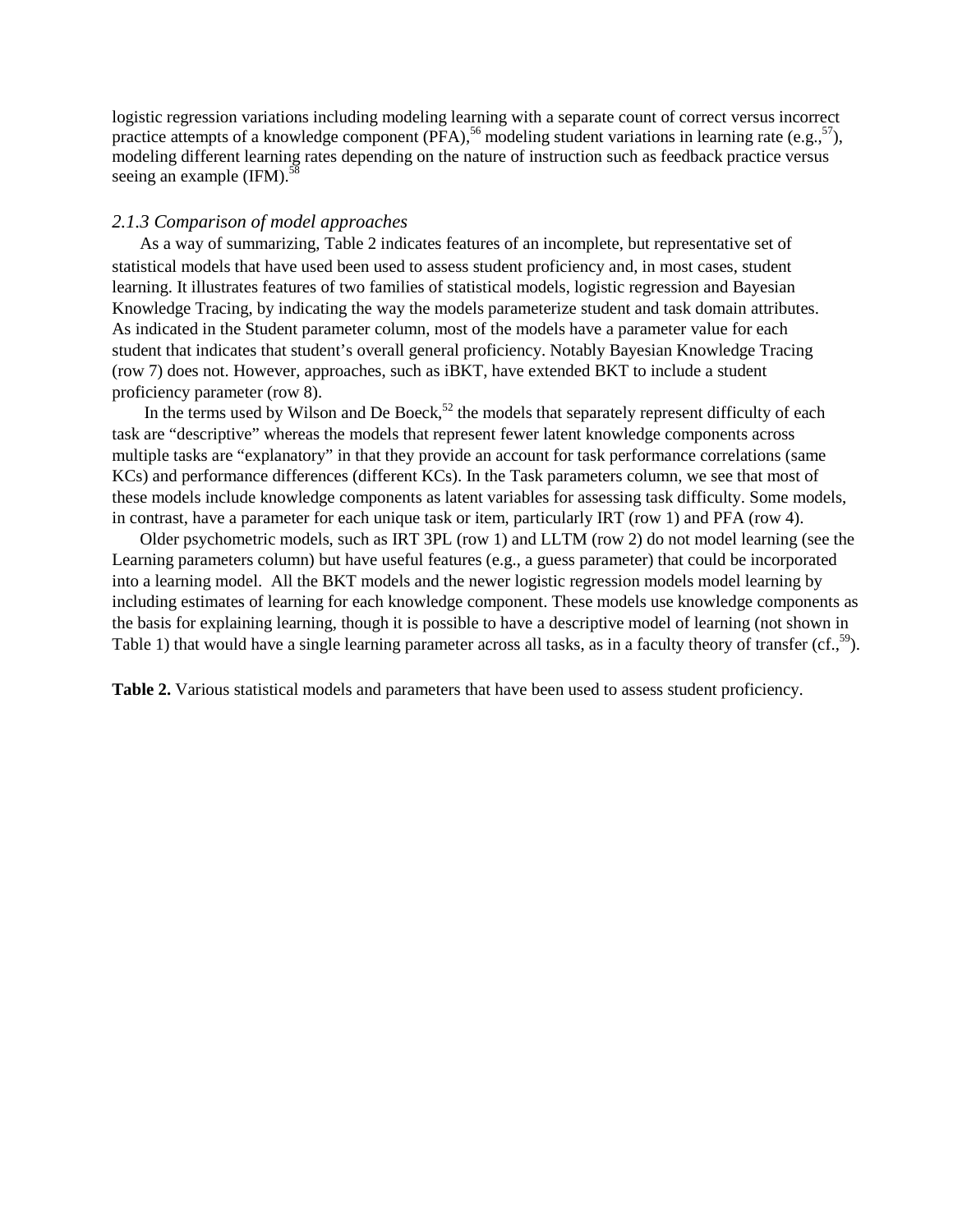|                |                       |                                  | <b>Parameters</b>               |                   |                                 |                   |                                     |                                                                    |  |
|----------------|-----------------------|----------------------------------|---------------------------------|-------------------|---------------------------------|-------------------|-------------------------------------|--------------------------------------------------------------------|--|
|                | Row Name <sup>1</sup> | <b>Statistical</b><br>Family     | Global<br><b>Student</b>        | Task              | Learning                        | Performance       | Prior<br>Success/<br><b>Failure</b> | <b>Sample</b><br><b>References</b>                                 |  |
| $\mathbf{1}$   | <b>IRT</b><br>3PL     | Logistic<br>regression           | Proficiency<br>$(1/\text{stu})$ | Item              | none(0)                         | Guess(1)          | no                                  | Wilson&DeBoeck,2004                                                |  |
| $\overline{2}$ | <b>LLTM</b>           | Logistic<br>regression           | Proficiency<br>$(1/\text{stu})$ | KC                | none(0)                         | none(0)           | no                                  | Wilson&DeBoeck,2004                                                |  |
| 3              | AFM                   | Logistic<br>regression           | Proficiency<br>$(1/\text{stu})$ | KC                | $KC (= KC#)$                    | none(0)           | no                                  | Spada & Magaw, 1985;<br>Cen. 2009                                  |  |
| $\overline{4}$ | PFA                   | Logistic<br>regression           | none(0)                         | Item              | КC<br>$(=2*KC#)$                | none(0)           | yes                                 | Pavlik et al., 2009                                                |  |
| 5              | <b>IFM</b>            | Logistic<br>regression           | Proficiency<br>$(1/\text{stu})$ | KC                | KC<br>$(=3*KC#)$                | none(0)           | yes                                 | Chi et al., 2011                                                   |  |
| $\epsilon$     | CFM                   | Logistic<br>regression           | Proficiency<br>$(1/\text{stu})$ | KC<br>multi-skill | $KC (= KC#)$<br>multi-skill     | none(0)           | no                                  | Cen et al., 2008;<br>Cen. 2009                                     |  |
| $\overline{7}$ | <b>BKT</b>            | Bayesian<br>Knowledge<br>Tracing | none(0)                         | KC                | КC<br>$(=2*KC#)$                | Guess&Slip<br>(2) | yes                                 | Corbett & Anderson.<br>1995                                        |  |
| 8              | iBKT                  | Bayesian<br>Knowledge<br>Tracing | Proficiency<br>$(1/\text{stu})$ | KC                | KC<br>$(=2*KC#)$                | Guess&Slip<br>(2) | yes                                 | Pardos et al., 2010;<br>Lee et al., 2012;<br>Yudelson et al., 2013 |  |
| 9              | cBKT                  | Bayesian<br>Knowledge<br>Tracing | none(0)                         | KC<br>multi-skill | KС<br>$(=2*KC#)$<br>multi-skill | Guess&Slip<br>(2) | yes                                 | Koedinger et al., 2011                                             |  |

BKT is Bayesian Knowledge Tracing; iBKT is Individualized BKT; cBKT is Conjunctive BKT

The Performance parameters column shows how the BKT models distinguish themselves from logistic regression models by including explicit parameters to estimate the amount of student guessing or slipping. Logistic regression models of learning have not included performance parameters, but as illustrated by IRT 3PL (row 1), it is possible to incorporate such parameters into a logistic regression model.

The final Prior Success/Failure parameters column illustrates the difference in models that have explicit differentiation of past student task success or task failure. These models are more dynamic in their ability to adjust to student and knowledge specific variations in performance. The success of these models over alternative models that do not make this distinction<sup>52,53,60,61</sup> suggests there are student by knowledge component interactions in learning rate.

## **2.2 Transfer of learning and discovery of cognitive models from data**

Most of the statistical models in the prior section assume a cognitive model of student knowledge or skill. But how are these cognitive models created and how can they be evaluated for their empirical validity? Data mining provides an answer. Further, data-driven cognitive model improvements can be used to design novel instruction that yields better student learning and transfer.

The general version of this question of how cognitive models are discovered is addressed by techniques for cognitive task analysis  $(CTA)$ ,<sup>62,63</sup> particularly qualitative methods such as interviews of experts or think alouds of expert or student problem solving. CTA is a proven and relevant method for improving student performance and learning through instructional redesign (e.g., medical<sup>64</sup>; military<sup>65</sup>;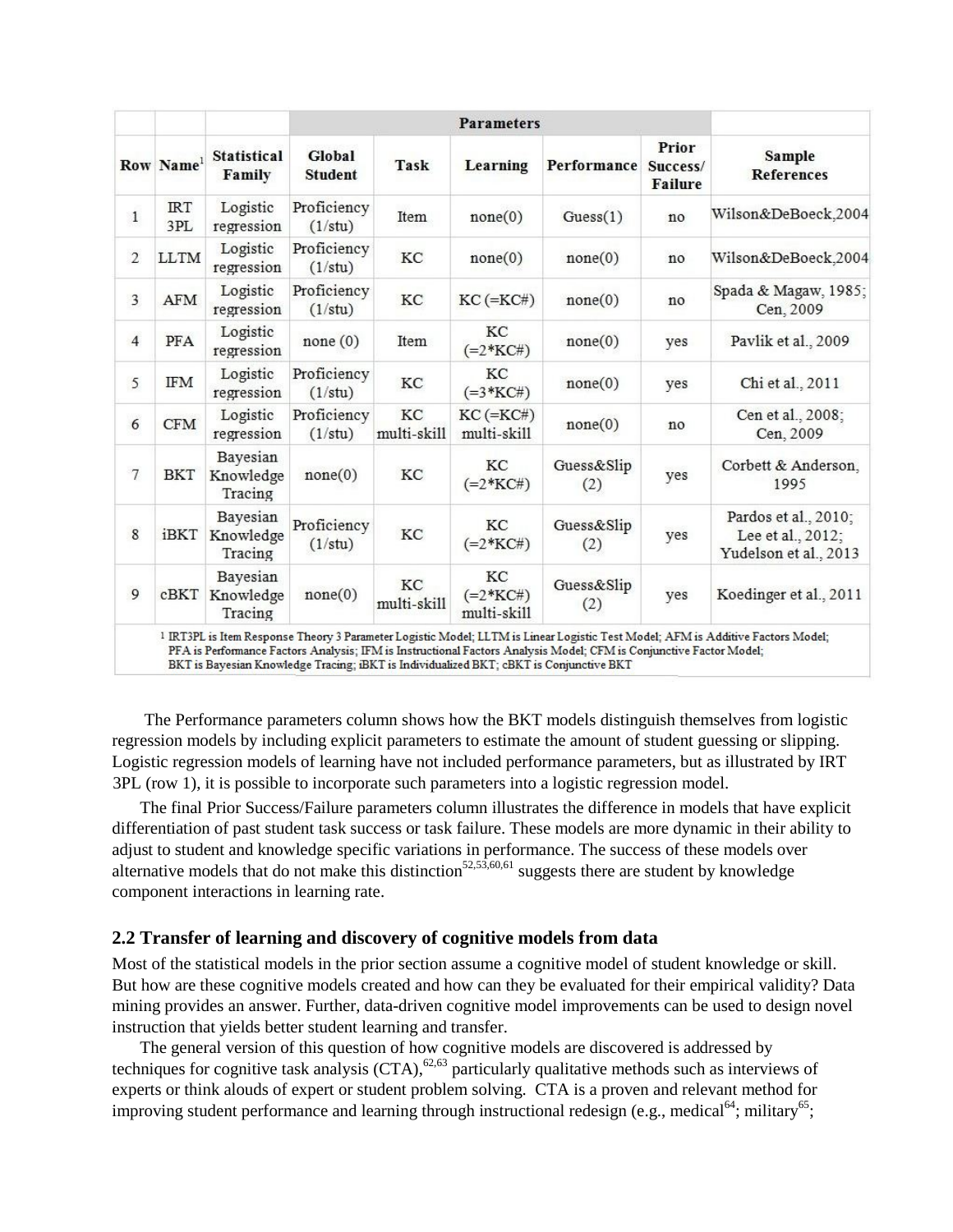mathematics<sup>66</sup>; aviation industry<sup>67</sup>). However, CTA methods are costly both in time and effort, generally involve a small number of experts or cases, and are mainly powered by human action.

Thus, new quantitative approaches to cognitive task analysis that use educational data and promise improved efficiency have emerged. The key idea is that a good cognitive model of student knowledge should be able to predict differences in task difficulty and/or in how learning transfers from task to task better than an inferior cognitive model.

One such method, called difficulty factors assessment (DFA), goes beyond experts' intuitions by employing a knowledge decomposition process that uses real student log data to identify the most problematic elements of a given task. The basic idea in DFA is that when one task is much harder than a closely related task, the difference implies a knowledge demand (at least one "knowledge component") of the harder task that is not present in the easier one. In other words, one way to empirically evaluate the quality of a cognitive model is to test whether it can be used to accurately predict task difficulty (cf., 68-72). Cognitive models have been developed using this technique in domains including algebraic symbolization,<sup>73,74</sup> geometry,<sup>75</sup> scatterplots<sup>76</sup> and story problem solving.<sup>77,78</sup>

To further accelerate and scale the process of improving cognitive models, automated techniques have been developed that make analysis more efficient (i.e., search a much larger space in a reasonable amount of time) and more effective (i.e., by reducing the probability of human error). Furthermore, these directed search techniques maintain skill labels from the student model unlike many of the prominent machine learning techniques that have been applied to educational data that result in unlabeled, difficult or impossible to interpret models. The models created by an automated process (e.g., Learning Factors Analysis, LFA) are interpretable and have led to real instructional improvements.<sup>79,41</sup>

Early automated efforts in model discovery involved human generation of model improvements followed by machine testing (i.e., model comparison) using a variety of established data mining metrics (e.g., Akaike information criterion (AIC), Bayesian information criterion (BIC), and cross validation (CV).<sup>79</sup> More sophisticated automated techniques have been developed such as Learning Factors Analysis (LFA),<sup>55</sup> Rule Space,<sup>80</sup> Knowledge Spaces,<sup>81</sup> and matrix factorization.<sup>82,83</sup>

|                                           |  |  |                                  |                | Q' split [Q, Negative Result] |                           |                         |
|-------------------------------------------|--|--|----------------------------------|----------------|-------------------------------|---------------------------|-------------------------|
| <b>Problem Step   Multiply   Subtract</b> |  |  | <b>Negative</b><br><b>Result</b> | Order of<br>Op | <b>Multiply</b>               | $Sub-$<br><b>Positive</b> | Sub-<br><b>Negative</b> |
| $2*8-30 \Rightarrow 16-30$                |  |  |                                  |                |                               |                           |                         |
| $16-30 \Rightarrow -14$                   |  |  |                                  |                |                               |                           |                         |
| $30-2 \Rightarrow 30-16$                  |  |  |                                  |                |                               |                           |                         |
| $30-16 \Rightarrow 14$                    |  |  |                                  |                |                               |                           |                         |

**Table 3.** Example O matrix, P matrix and the resulting O' matrix from a split on Negative Result.

In LFA, a search algorithm automatically searches through a space of knowledge component (KC) models represented as Q-matrices<sup>80,84</sup> to uncover a new model that (best) predicts student-learning data. The input to LFA includes human-coded candidate factors (called the P-matrix) that may (or may not) affect student performance and learning. Table 3 shows a simple illustration of the mapping of problem steps to Q and P matrices and how a new Q-matrix is created (see Q') by applying a split operator to a factor in the Q-matrix (e.g., Subtract) using a factor from the P-matrix (e.g., Negative Result). Additional new factors are created as a consequence of the split (e.g., Sub-Positive and Sub-Negative) that make different (and better) predictions about task performance and transfer.

Koedinger, McLaughlin and Stamper,<sup>7</sup> applied a form of the LFA algorithm to 11 datasets from different technologies (e.g., intelligent tutors, games) in different domains (e.g., mathematics, language). In all the datasets, a machine generated cognitive model was more predictive (according to AIC, BIC and CV) of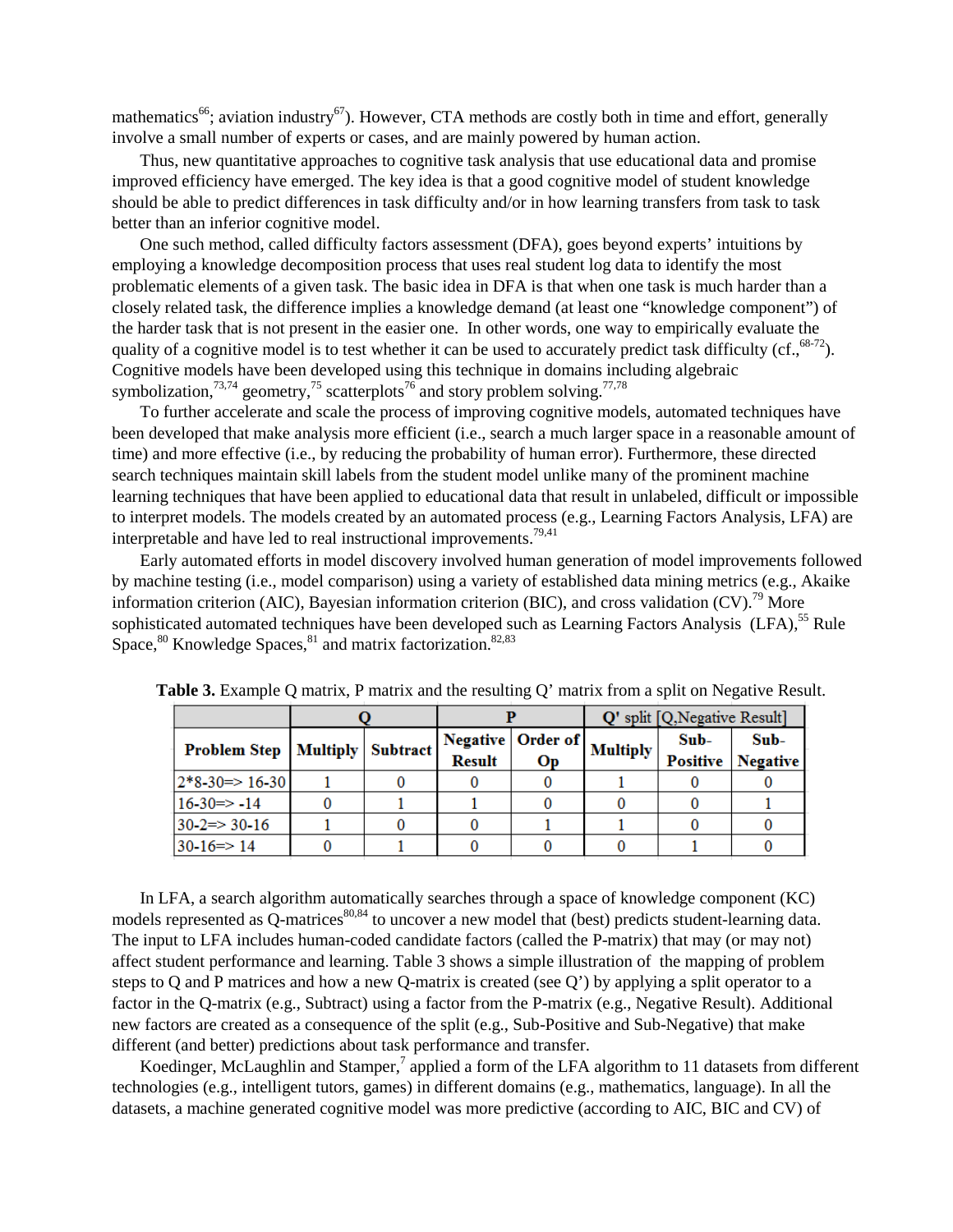student learning than the models that had been created by human analysts. Having a general empirical method for discovering and evaluating alternative cognitive models of student learning is an important contribution of EDM to cognitive science. One specific example of an LFA discovery comes from its application to data from student learning in cognitive tutor geometry unit on finding area. The original cognitive model in that tutor distinguished (had separate knowledge components), for each area formula, whether the formula is applied in the usual "forward" direction (to find the area given linear measures) or "backward" (given the area, find a missing linear measure). LFA revealed that this distinction was mostly unnecessary – backward application was no harder and there is no lack of transfer from practice on forward applications. However, the distinction is critical for the circle area formula. Finding the radius given the area of a circle is much harder than finding the area given the radius and there is, at best, only partial transfer from forward application practice to backward application performance.

This empirical method for comparing alternative cognitive model proposals has also been used to demonstrate that automatically generated cognitive models, produced by a computational model of human learning called SimStudent, are often better than models built by hand.<sup>85</sup> For example, when trained on algebra equations, SimStudent learned separate knowledge components (production rules) for removing the coefficient in problems such as "5x = 10", where the coefficient is a number, from problems such as "-x = 10", where the coefficient is implicit. The hand built model did not make this distinction, but the learning curve data support it as a real difference in cognitive processing and transfer. Students make twice as many errors when the coefficient is implicit rather than explicit and practice on the explicit problem type does not transfer to performance on the implicit problem type.

Making better predictions about student learning is a first step toward both improving understanding of student cognition underlying learning transfer and improving learning outcomes. A second step is interpretation of data mining results in terms of underlying cognitive mechanisms. For example, consider the data mining discovery, mentioned above, that backward applications of area formulas are harder than forward applications for circle and square area but not for other figures. A cognitive interpretation is that students have trouble learning when to use the square root operation (i.e., to find s in A=s^2 or r in A=pi\*r^2 given A). Such cognitive interpretation not only suggests a scope of generalization and transfer that can be tested  $(cf, <sup>86</sup>)$ , it also critical to translating a data mining result into a prescription for instructional design. In this case, it suggests practice tasks, examples, and verbal instruction that precisely target good decision making about when to use the square root.

A final step toward both better understanding of transfer and better student learning is to run a "closethe-loop" experiment that compares student learning from instruction that is redesigned based on the data mining insight with learning from the original instruction. For example, Koedinger, Stamper, McLaughlin and Nixon<sup>40</sup> showed how a data mining discovery revealing hidden planning skills could be translated into a redesign of an intelligent math tutor that produced more efficient and effective student learning.

#### **2.3 Affect, motivation, and metacognition**

It is widely acknowledged that affect, motivation, and metacognition indirectly influence learning by modulating cognition in striking ways.<sup>87-89</sup> In line with this, EDM researchers have been studying these processes as they unfold over the course of learning with technology.<sup>90</sup> For example, researchers are interested in analyzing log traces to uncover events in a learning session that precede affective states like confusion, frustration, and boredom. They might also analyze physiological data to develop models that can automatically detect these states from machine-readable signals, such as facial features, body movements, and electrodermal activity. Similarly, researchers might be interested in real-time modeling of log traces in order to make inferences about students' motivational orientations (e.g., approach vs. avoidance) or their metacognitive states, evidenced via the use of self-regulated learning strategies (e.g., re-reading vs. selfexplanation). In general, EDM approaches to model affect, motivation, and metacognition follow two main trajectories: (a) use of EDM methods to computationally model affect, motivation, and metacognition and (b)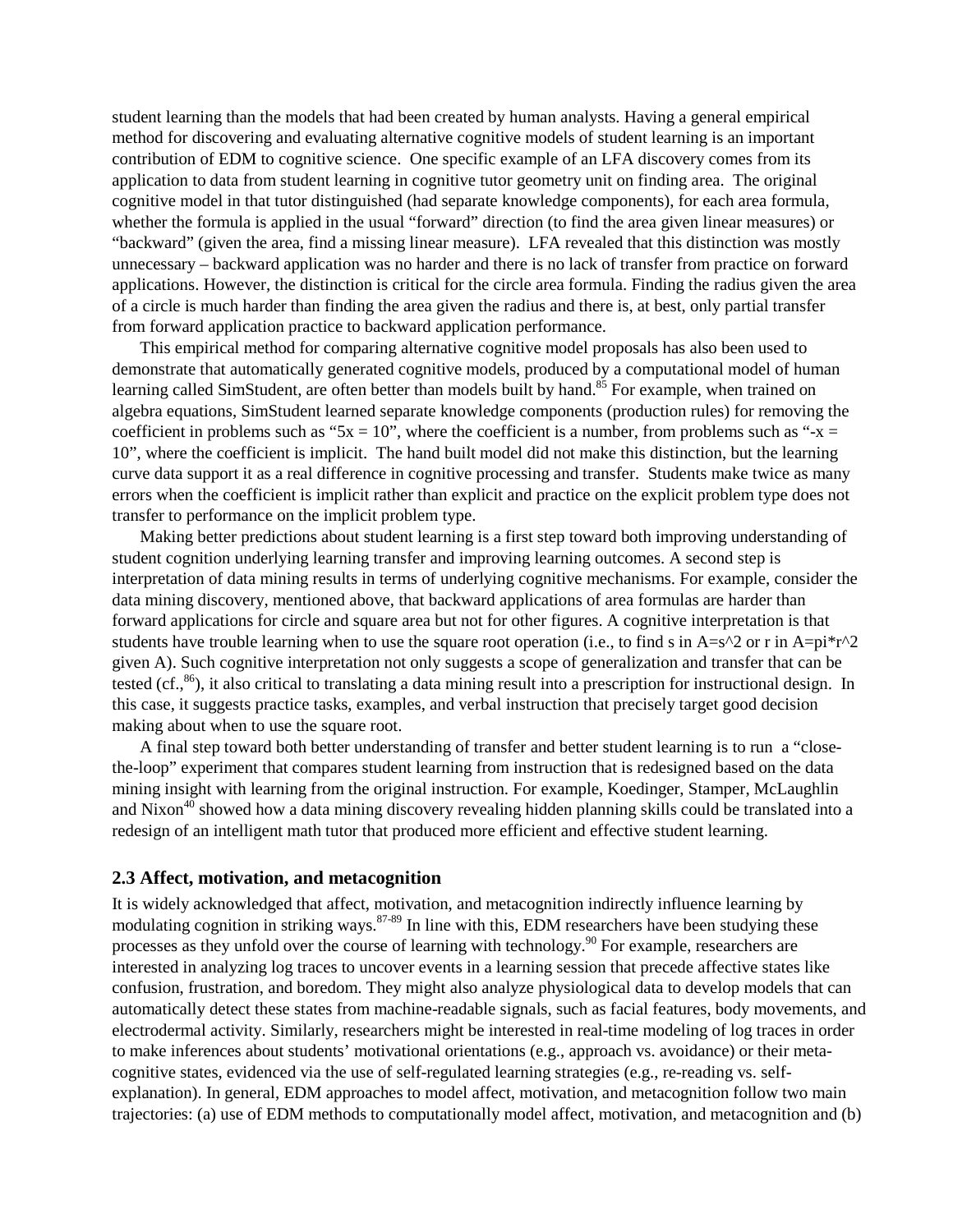embedding these models into learning environments to afford dynamic intervention (e.g., re-engaging bored students).

EDM researchers typically use supervised learning to model the multi-componential, multi-temporal, and dynamic nature of affect, motivation, and metacognition during learning. Supervised learning attempts to solve the following problem. Given some *features* (e.g., facial features, eye blinks, interaction patterns) with corresponding *labels* (e.g., confused or frustrated) initially provided by humans, can we learn to *model* the relationship between the features and the labels so as to automatically provide the correct labels on future unseen data (i.e., features from new students without corresponding labels)? In other words,after a training period, the computer now automatically provides assessments of the students' mental states. Supervised learning methods have been used for modeling of students' affective, motivational, and metacognitive states as elaborated in the examples below.

Affect modeling aims to study and computationally model affective states that are known to occur during learning and that indirectly influence learning by modulating cognitive processes. For example, Pardos, Baker, San Pedro, and Gowda<sup>91</sup> developed an automated affect model for the ASSISTments mathematics ITS.<sup>92</sup> Their model discriminated among various affective states (confusion, boredom, etc.) based on the digital trace of students' interactions stored in log files (e.g., use of hints, performance on problems). Their model successfully predicted performance on a state standardized test<sup>91</sup> as well as college enrollment several years later,<sup>93</sup> thereby demonstrating the utility of EDM-based affect models to predict important academic outcomes. In addition to an offline analysis of existing data, researchers have also explored real-time models of affect. One example is Affective AutoTutor, a dialog-based ITS for computer literacy that automatically models students' confusion, frustration, and boredom in real-time by monitoring facial expressions, body movements, and contextual cues.<sup>35</sup> The model is then used to dynamically adapt the tutorial dialog in a manner that is responsive to the sensed states (e.g., empathetic and motivational dialog moves when frustration is detected). A randomized controlled trial revealed learning benefits for students who interacted with the Affective AutoTutor compared to a non-affective version, but only for low-domain knowledge students.<sup>94</sup> Other EDM systems for affective modeling and dynamic intervention have been developed in the domains of Physics,  $95 \text{ microbiology}$ ,  $96 \text{ mathematics}$ ,  $97,98$  and many others – see review by D'Mello, Blanchard, Baker, Ocumpaugh, and Brawner.<sup>99</sup>

Meaningful learning requires motivation or the intention to learn. Demotivated students will likely disengage from a learning task entirely or engage in shallow levels of processing like skimming or re-reading. On the other hand, motivated students are expected to engage at deeper levels of processing, such as inference generation and effortful deliberation. Of course, contemporary theories of motivation go beyond simply differentiating between motivated and demotivated students by considering different aspects of student motivation orientations (e.g., mastery vs. performance and approach vs. avoidance).<sup>88,100</sup> However, these theories largely conceptualize motivation as stable traits rather than as dynamic processes that unfold over a learning session.<sup>101</sup> Taking a somewhat different approach, researchers have been applying EDM techniques to model the dynamic nature of motivational processes and have also developed interventions to re-engage demotivated students.<sup>102</sup> For example, M-Ecolab or Motivation Ecolab is a motivational version of Ecolab-II, a system that teaches concepts pertaining to food chains and food webs to  $5<sup>th</sup>$  grade students.<sup>103</sup> M-Ecolab models students' motivation based on how they interact with the system (e.g., use of help resources, answer correctness) and intervenes by providing motivational feedback and cognitive scaffolding. A preliminary comparison of M-Ecolab to its non-motivationally supportive counterpart yielded increased motivation but no measured learning improvements.<sup>104</sup> Other pertinent studies have utilized EDM techniques to model motivation-related constructs, such as self-efficacy<sup>105</sup> and disengagement.<sup>106</sup> However, when compared to modeling of affect, motivation modeling is still in its infancy, so there are likely to be more advances in the next few years.

Both affect and cognition are under the watchful eye of metacognitive processes (thinking about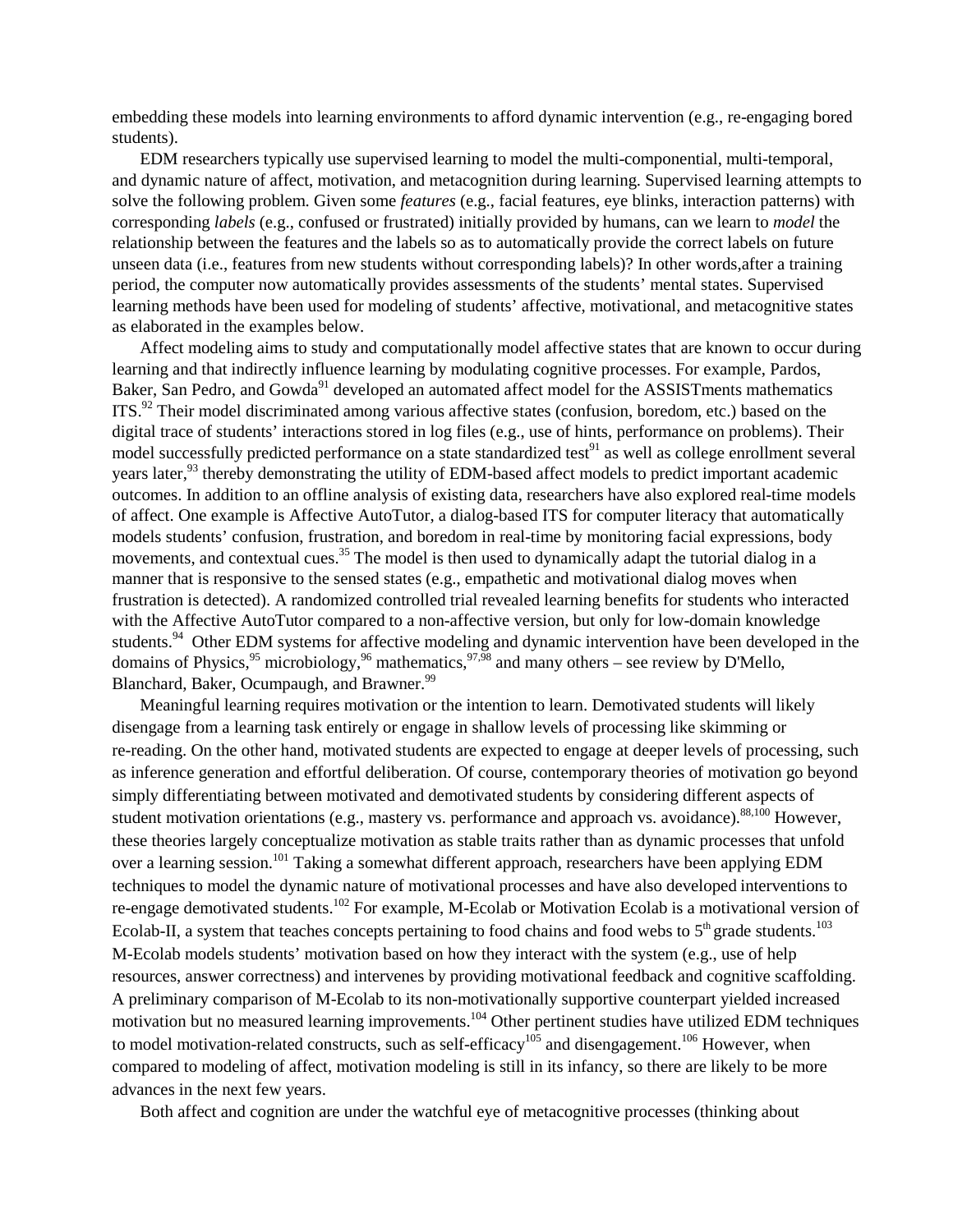thinking).<sup>87</sup> According to Dunlosy, Serra and Baker<sup>107</sup> monitoring-control framework, students continually monitor multiple aspects of the learning process (e.g., ease-of-learning, feelings-of-knowing, quality of information-sources) and use this information to adjust or control their learning activities (e.g., deciding what to study, when to study, how long to study). These self-regulatory behaviors provide critical insight into the metacognitive processes that underlie learning. Students might engage in productive strategies like self-explaining<sup>108</sup> or self-correcting errors.<sup>109</sup> They might also use less beneficial activities like failing to utilize help utilities despite making repeated errors or abusing these utilities to get quick answers.<sup>110</sup> In line with this, researchers have been applying EDM techniques to model self-regulatory behaviors in order to encourage more productive strategies while simultaneously discouraging less productive ones.<sup>111</sup> For example, Baker et al.<sup>112</sup> applied supervised classification methods to detect and respond to instances of "gaming the system" – succeeding by attempting to exploit systematic properties of the system (abusing hints and other help resources). Roll, Aleven, McLaren and Koedinger<sup>18</sup> applied EDM techniques to analyze "help seeking skills" and to leverage these insights to develop adaptive tutorial interventions to help students improve these skills. Finally, MetaTutor<sup>113</sup> is an ITS specifically designed to model and scaffold students' use of effective self-regulated learning strategies and relies heavily on EDM methods to achieve this goal. An important research question emerging from this overall line of research concerns the extent to which machine- and student- estimates of self-regulatory strategies align and if this information can be used to correct misconceptions and biases in students' perceptions of self-regulatory strategy use.<sup>114</sup>

EDM projects in this area contribute to cognitive science by producing insights into the interplay between student affect and cognitive states. For example, the use of sequential data mining techniques to study how affective states arise and influence student behaviors while solving analytically reasoning problems (e.g.,<sup>115</sup>) adds an affective perspective to theories of problem solving. Similarly, EDM approaches to studying self-regulation (motivation and metacognitive) are guided in contemporary learning theories, so patterns discovered can be used to systematically test these theories and revise them as needed.

Another set of insights comes from work on the interplay between student affect and cognitive states. Educational data mining techniques have revealed how affective states arise and influence student behaviors during complex problem solving. For example, confusion, which is often perceived as being a negative affective state, can positively impact learning if accompanied by effortful cognitive activities directed towards confusion resolution.<sup>116</sup>

To summarize, EDM techniques have had a profound influence on computationally modeling the complex, elusive, and evasive constructs of affect, motivation, and metacognition. They allow the researcher to go beyond the norm of simply capturing a few static snapshots of these processes with self-report questionnaires. Instead, they afford the construction and use of rich behavior-informed dynamic models that are inherently coupled within the learning context. The diversity and richness of research can be appreciated by consulting recent reviews and edited compilations in this area. <sup>87,99,117-119</sup>

#### **2.4 Language data and collaborative learning support**

Language technologies and machine learning have been applied to analysis of verbal data in education relevant fields for nearly half a century. Major successes in this area enable educational applications such as automated essay scoring,<sup>13</sup> tutorial dialogue,<sup>3,120,121</sup> computer supported collaborative learning environments with context sensitive dynamic support,  $33,122,123$ , and, most recently, prediction of student likelihood to drop out in Massive Open Online Courses (MOOCs).<sup>27,28</sup> Across all of these application areas, a key consideration is the manner in which raw text or speech is transformed into a set of features that can be processed using machine learning. Researchers have explored a wide range of approaches. The most simplistic are "bag of word" approaches that represent texts as the set of words that appear at least once in the text.<sup>124</sup> The most complex approaches extract features from full linguistic structural analyses.<sup>3</sup> A consistent finding is that representations motivated by theoretical frameworks from linguistics and psychology show particular.<sup>125,28,126,3</sup> The impact on student learning is achieved through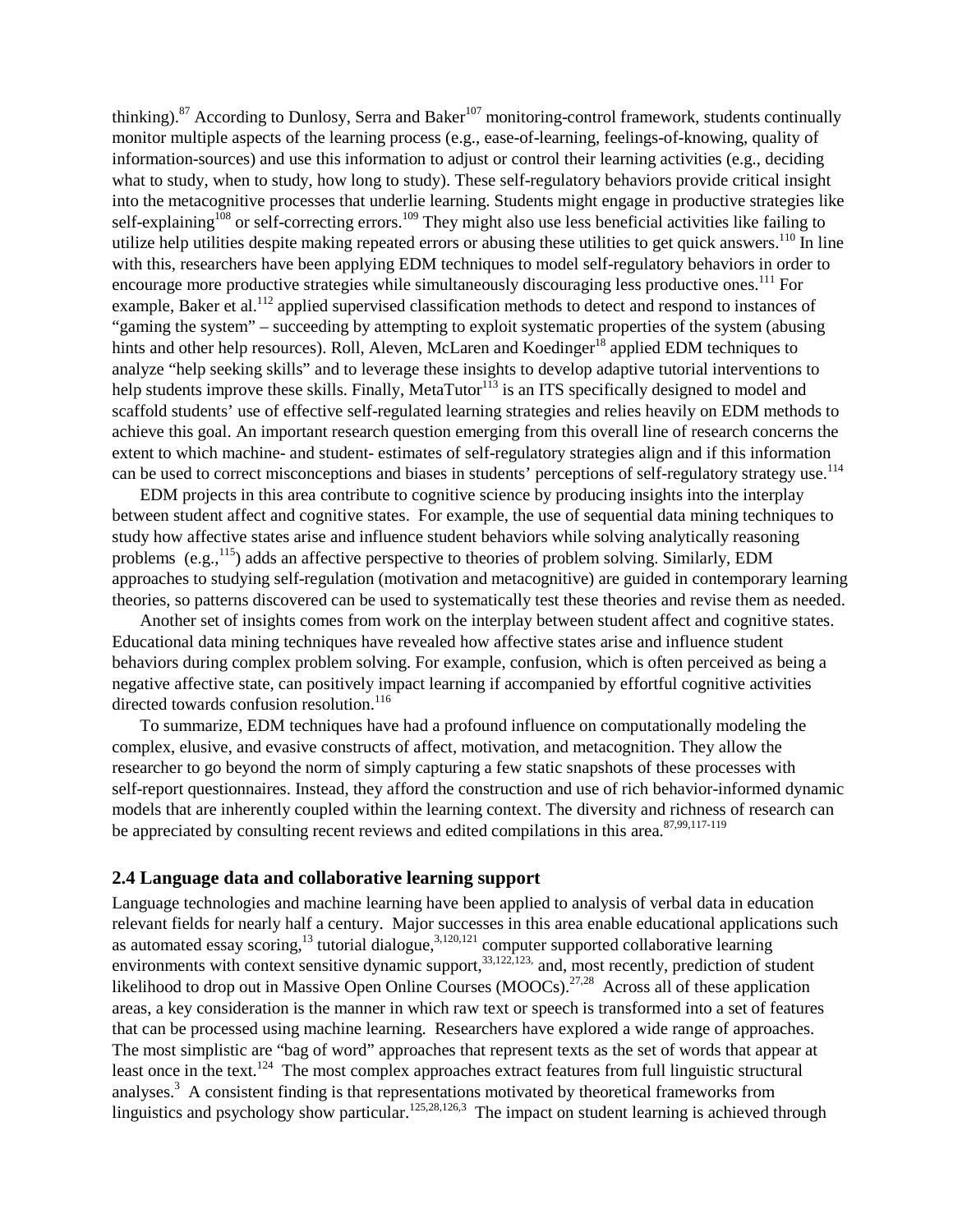the ability to detect and adapt to individual student.<sup>127,122, 33</sup>

One of the earliest applications was automated essay scoring,<sup>128</sup> which has recently experienced a resurgence of interest.<sup>13</sup> The earliest approaches used simple models, like regression, and simple features, such as counting average sentence length, number of long words, and length of essay. These approaches were highly successful in terms of reliability of assignment of numeric scores (e.g.,  $^{129}$ ), however they were criticized for lack of validity in their usage of evidence for assessment. Later approaches used techniques akin to factor analysis such as latent semantic analysis<sup>130</sup> or Latent Dirichlet Allocation<sup>131</sup> to incorporate approximations of content based assessments. Other keyword based language analysis approaches such as CohMetrix132 have been used for assessment of student writing along multiple dimensions, including such factors as cognitive complexity, narrativity, and cohesion. In highly causal domains, approaches that build in some level of syntactic structural analysis have shown benefits. 3 In science education, success with assessment of open ended responses has been achieved with LightSIDE,<sup>133,36</sup> a freely available suite of software tools supporting use of text mining technology by non-experts. Applications such as Why2-Atlas<sup>121</sup> and Summary Street<sup>37</sup> use these automated assessments to offer detailed feedback to students on their writing. An in depth discussion of reliability and validity trade-offs between alternative approaches to automated text analysis has been published in prior work.<sup>24</sup>

 In the past decade, applications of machine learning have been applied to the problem of assessment of learning processes in discussion. This problem is referred to as automatic collaborative learning process analysis.<sup>24</sup> Automatic analysis of collaborative processes has value for real time assessment during collaborative learning, for dynamically triggering supportive interventions in the midst of collaborative learning sessions, and for facilitating efficient analysis of collaborative learning processes at a grand scale. This dynamic approach has been demonstrated to be more effective than an otherwise equivalent static approach to support.<sup>122</sup> Early work in automated collaborative learning process analysis focused on textbased interactions and click stream data.<sup>24,134-137</sup> Early work towards analysis of collaborative processes from speech has begun to emerge as.<sup>126,138</sup>

One aspect of collaborative discussion processes that has been a focus in this area of research is Transactivity.<sup>139</sup> This research is a good example of how insights about the relevant processes from a psychological perspective informs computational work. The concept of Transactivity originally grows out of a Piagetian theory of learning where this conversational behavior is said to reflect a balance of perceived power within an interaction.<sup>140</sup> Transactive contributions make reasoning public and relate expressions of reasoning to previously contributed instances of reasoning in the conversation. It is argued to reflect engagement in interactions that may provide opportunities for cognitive conflict. Research in the area of sociolinguistics suggests that the underlying power relations might be detectable through analysis of shifts in speech style within a conversation, where the speakers shift to speaking more similarly to one another over time. This convergence phenomenon is known as speech style accommodation. It could be expected, then, that linguistic accommodation would predict the occurrence of Transactivity, and therefore a representation for language that represents evidence of such language usage shifts should be useful for predicting occurrence of Transactivity. This hypothesis has been confirmed through empirical investigation.<sup>126</sup> Consistent with this work, it has also been demonstrated that in a variety of efforts to automatically identify Transactive conversational contributions in conversational data, the more successful ones were those in which one or more features were include that represents similarity (in terms of word usage or topic coverage) between the language contributed by different speakers within  $a^{24,141}$ .

EDM projects in this area contribute to cognitive science models of student learning by providing insights into how social processes can impact cognitive processes, in part by manipulating how safe or attractive opportunities for cognitive engagement appear to students. For example, Howley, Mayfield and  $\text{Rose}^{142}$  found in a secondary analysis of an earlier study<sup>143</sup> that expressed aggression within collaborative groups resulted in students who were the targets of aggression engaging in less functional help seeking patterns. This less functional help seeking pattern was associated with significantly less learning.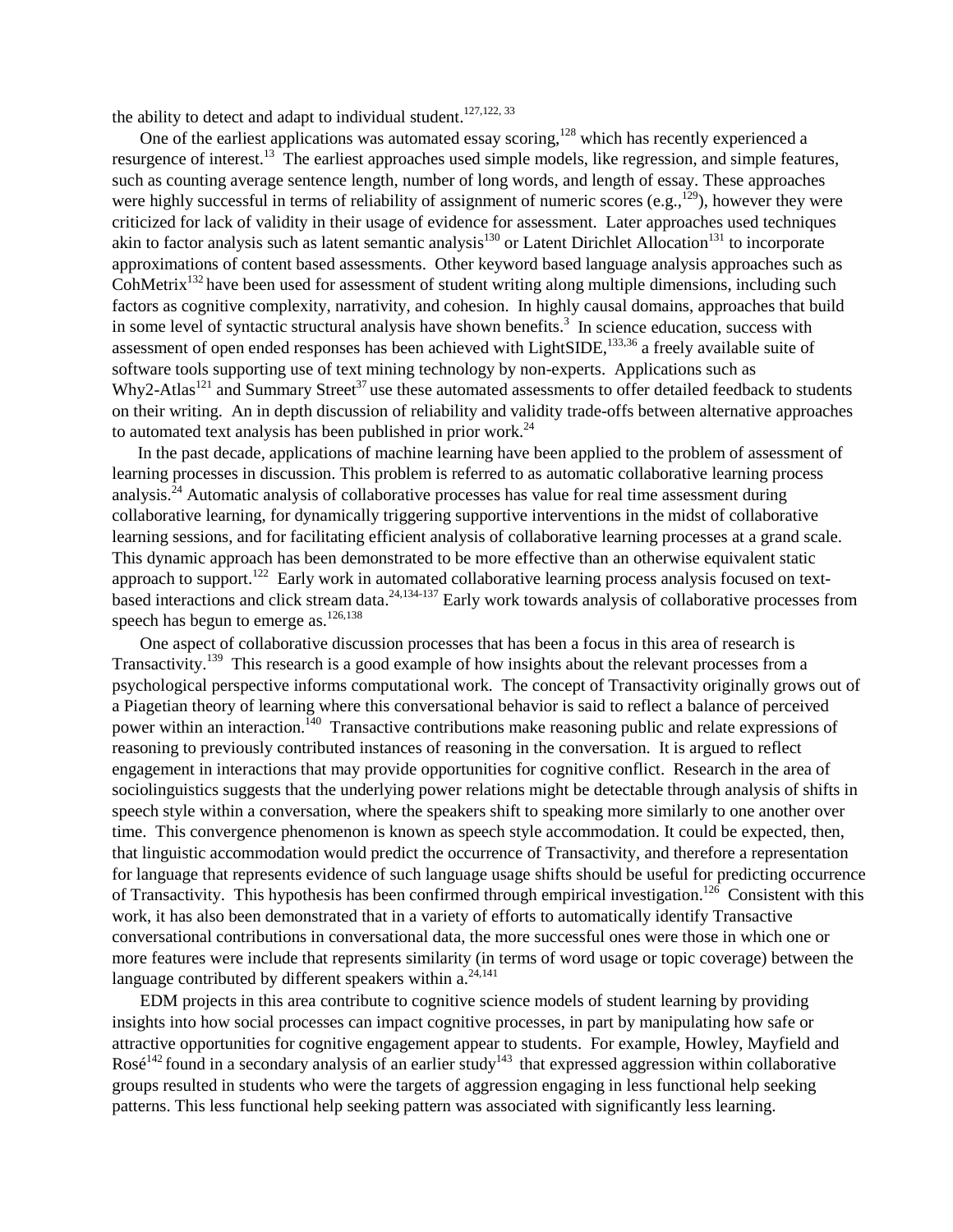Most recently, machine learning has been used in a MOOC context to detect properties of student participation that might signal likelihood of dropping out of the course. The goal is to identify students who are in particular need of support so that the limited instructor time can be invested where it is most needed. This form of automated assessment has been used to detect expressed motivation and cognitive engagement,<sup>28</sup> student attitudes towards course affordances and tools,<sup>27</sup> relationship formation and relationship loss.<sup>26</sup> It has also been used to detect emergent subcommunities in discussion forums that differ with respect to content focus.  $144,145$  In each case, the validity of these measures has been assessed by measuring the extent to which differential measurements predict attrition over time in the associated courses. Simplistic applications of sentiment analysis make significant predictions about dropout in some  $MOOCs$ ,  $27$ however the pattern is not consistent across MOOCs. A careful qualitative analysis demonstrates that coarse grained approaches to sentiment analysis pick up on different kinds of signals depending on the content focus of the course, and thus interpretation of such patterns must be treated with care.

With respect to student motivation and cognitive engagement, approximations have been made either using unsupervised probabilistic graphical modeling techniques<sup>144</sup> or using supervised learning over carefully hand labeled data rated on a likert scale from highly motivated to highly unmotivated, and using linguistically inspired features related to cognitive engagement.<sup>28</sup> In both cases, the story is the same, namely, dips in detected motivation predict higher likelihood of dropout at the next time point. However, a more accurate prediction results from the supervised method using linguistically motivated features.

#### **2.5 Other areas of educational data mining**

Many other questions have been explored with educational data mining. We give brief examples of some of these areas. Some researchers have demonstrated promise for using learning data to identify instructional policies or pedagogical tactics predicted to optimize learning. One ideal source for such analysis is from data where some instructional choice is randomized. For example, Chi, VanLehn, Litman, and Jordan<sup>146</sup> had students use a Physics intelligent tutoring system where for each solution step in a problem given to a student, the system would randomly either show the student an example of how to solve that step or ask the student to perform the step on his or her own. They used this data to train Markov Decision Process (MDP) policies and in a follow-up experiment, they showed that students learned more from an MDP policy trained to maximize student learning gains than from one trained to minimize student learning gains. Other researchers have begun to extend these efforts using Partially Observable MDP (POMDP) planning  $(e.g.,<sup>147-149</sup>)$ .

Some researchers have demonstrated how models trained on educational technology interaction data can predict long-term standardized test results (e.g.,<sup>150</sup>) or college enrollment (e.g.,<sup>93</sup>). Others have built models to predict when students will get stuck in a course<sup>151</sup> or drop out (e.g.,<sup>152</sup>). Other areas of interest include employing recommender systems in education (e.g.,<sup>153</sup>), social network analysis (e.g.,<sup>154</sup>), and peer grading.<sup>9,12,11</sup>

## **3. Current challenges & future opportunities**

#### **3.1 Future work: assessment, growth modeling of learning, and prediction of achievement**

Table 2 provides a jumping off point for suggestions for future research in educational data mining. While some work has approached the question of how best to model student performance when multiple skills or strategies (KCs) are needed or possible (rows 6 and 9), more work is needed in this area. In particular, researchers should explore consequences of adding learning parameters to multi-skill assessment approaches  $(cf.,<sup>155</sup>)$ .

Missing combinations of features in Table 2 suggests new research. For example, the only logistic regression family model that has performance parameters is IRT 3PL, however that model does not have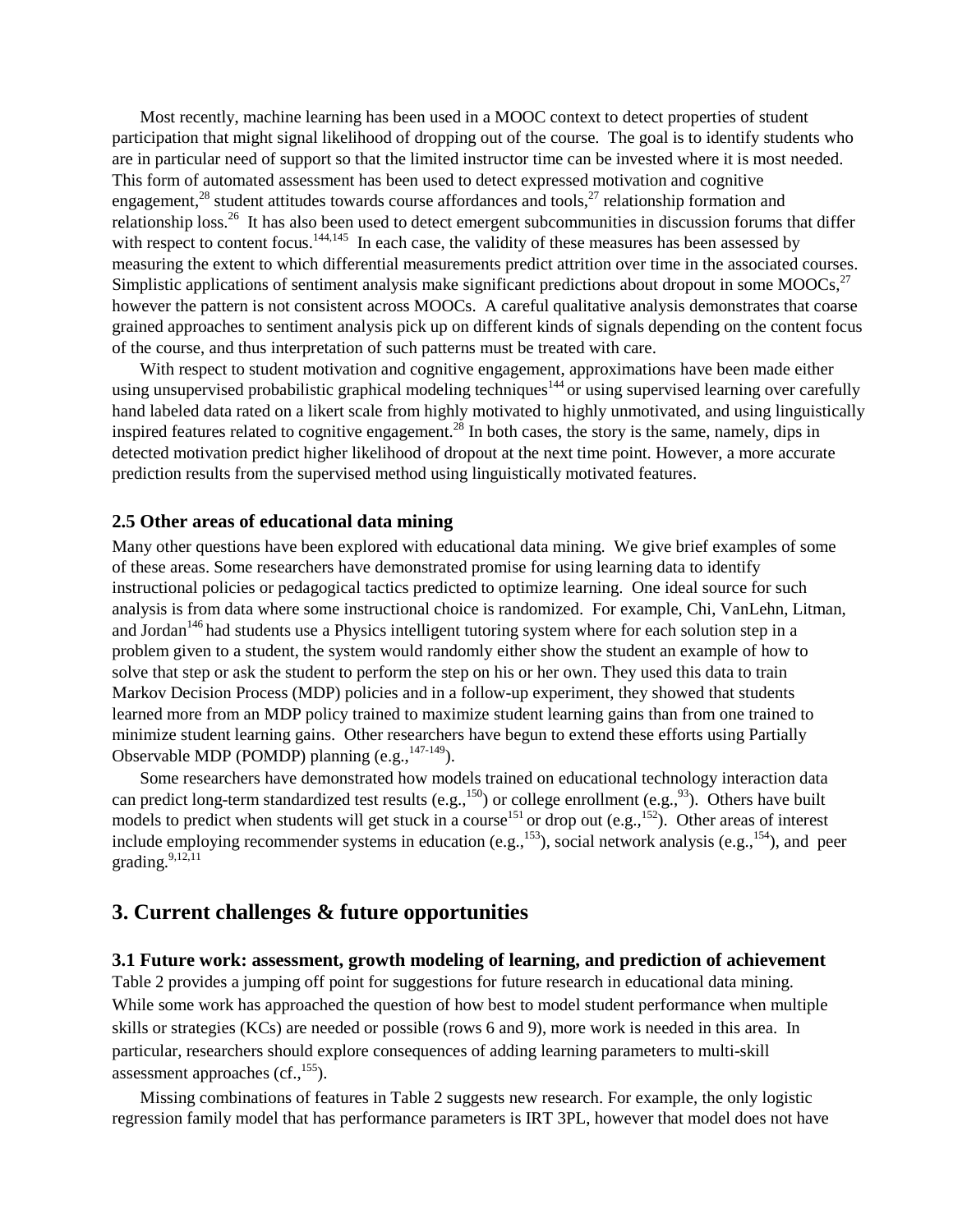learning parameters. Creating a logistic regression model that has both learning and performance parameters is quite feasible but, to our knowledge, has not been done. It is also an open issue whether other kinds of parameters are potentially productive in modeling. For example, combining multiple parameters per student, as in multidimensional IRT, along with learning parameters has not been sufficiently explored.

Models based on Bayesian Networks take advantage of strong statistical inference techniques and abundant computational resources in order to maximize fit to the data while striving to converge to pedagogically informative parameters maximize fit to the data. However, the error gradients of these models, which guide the learned parameter values towards convergence, can be complex and non-convex leading to local optima that may describe the data with high accuracy but have an explanation that is not educationally plausible.<sup>156</sup> This problem of model identifiability is especially pronounced in canonical model forms, such as the Hidden Markov Model that Bayesian Knowledge Tracing is based on. This necessitates parameter constraining heuristics such as bounding to plausible regions or biasing the starting parameter values. More complex models that take into account information outside of KC and response sequence have demonstrated improved predictive accuracy<sup>157,158</sup> as have models accounting for individual learning differences<sup>57,5,51,159</sup> and difference in learning by type of help seen in an ITS<sup>160,161</sup> and in a MOOC.<sup>162</sup> Still, some argue for parsimony opting to instead simplify models down to a form where they may be analytically solved.<sup>163</sup> Striking a balance between complexity, interpretability, and validity remains a challenge in mainstreaming model-based discovery and formative assessment.

#### **3.2 Future work: Transfer and cognitive model discovery**

Perhaps the most important need for future work in the area of cognitive model discovery is for further examples of close-the-loop experiments that demonstrate how cognitive models with greater predictive accuracy can be used to improve student learning  $(cf.,<sup>7,40</sup>)$ .

Empirical comparison of cognitive models of transfer of learning has been done mostly using the Additive Factors Model (AFM) as the statistical model. It is unknown whether the results of such comparisons would change if other statistical models were used (e.g., Bayesian Knowledge Tracing). While substantial differences (e.g., cognitive model A is much better than B with AFM but B is much better than A for BKT) seem unlikely, the issue deserves attention especially given that BKT is more widely used in fielded intelligent tutoring systems.

Given that most of the datasets that have been used for cognitive model discovery in particular, and EDM in general, are naturally occurring data sets, there are related open questions of interest and importance. For example, estimations of learning and item difficulty can be confounded by sampling issues. A lack of randomization of items in a curriculum might be responsible for performance variance due to learning being attributed to item parameters  $(cf, <sup>59</sup>)$ . For example, an item that is consistently completed at the end of a unit is more likely to benefit from transfer of learning from earlier items than an item that is randomly distributed throughout the unit. Here the future research issue may be less about the statistical modeling framework and more about identifying or creating data sets that include more random variation of task ordering.

#### **3.3 Future Work: Scope and scale of models of affect, motivation, and metacognition**

We discussed how EDM techniques have become essential tools for researchers interested in modeling affect, motivation, and metacognition in digital learning contexts. The field has made much progress relative to its infancy, yet there is much more to be done. One open area pertains to the constructs themselves. Researchers have focused on individual components of each construct, despite the constructs being multi-componential in nature. For example, engagement is a complex meta-construct with affective, cognitive, and behavioral components, <sup>164</sup> yet researchers mainly model its individual sub-components. At a broader level, complex learning inherently involves an interplay between cognition, affect, motivation, and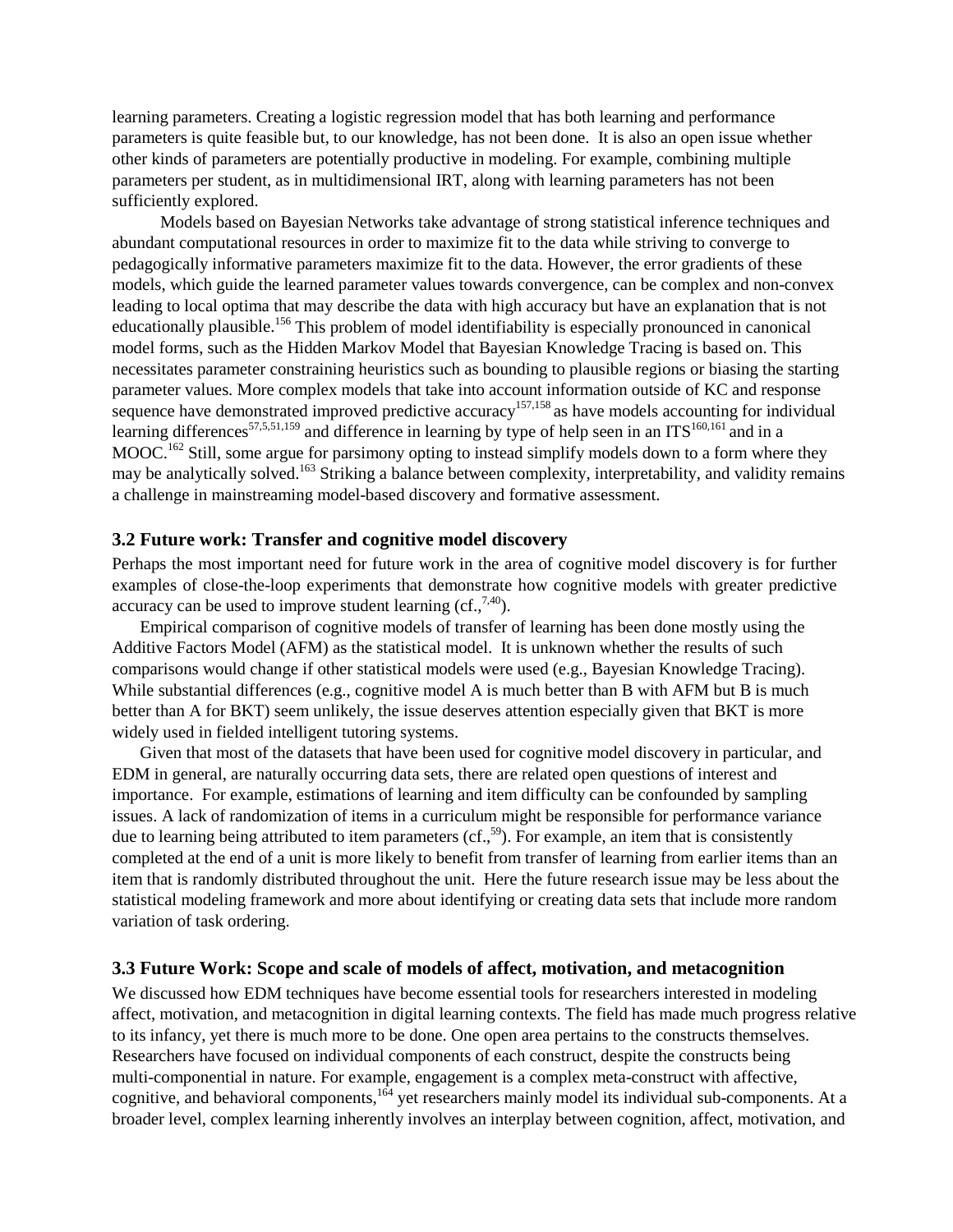metacognition, so it is important to consider unified models that capture the interdependencies and unfolding dynamics of these processes. For example, a learner with performance-avoidance orientations (motivation) might experience anxiety (affect) due to fear of failure, which leads to rumination on the consequences of failure (metacognition), thereby consuming working memory resources (cognition), ultimately resulting in failure. Models capable of capturing multiple links in this chain of events, without being overly diffuse, would represent significant progress. Another research goal involves devising models that scale. While, cognitive models have enjoyed widespread implementation in intelligent tutoring systems used by tens of thousands of students each day, the same cannot be said for models of affect, motivation, and metacognition. The challenge of scaling up has been difficult due to the use of supervised machine learning techniques, which require labeled data to infer relationships between observable behaviors and latent mental states. Labeled data can be collected in small-scale research studies, where log-files, videos, and other artifacts can be meticulously annotated, but this approach does not scale to the hundreds of thousands of students who learn from Massive Open Online Courses (MOOCs) and other online resources each day. Alternate modeling techniques, such as semi-supervised or unsupervised approaches might be needed to resolve the scalability issue. Thus, expanding the scope and scale of the models reflect two of the several potential avenues for research.

#### **3.4 Future Work: Language data and collaborative learning support**

As more and more emphasis is placed on scaling up work on computer supported instruction, we turn to application of the frameworks and technologies developed so far in contexts such as Massive Open Online Courses. In this context, social interaction occurs within online environments such as threaded discussion, twitter, blog sites, Facebook study groups, and small group breakout discussions, sometimes in chat, and sometimes in computer mediated video. Some work has already successfully produced automated analyses of discussion forum data in MOOCs.<sup>165,145,26-29</sup> This recent work has interesting similarities and differences with past research on student dialogues. For example, discussions in the threaded forums in MOOCs is much less focused and task oriented than the typical chat logs from computer supported collaborative learning activities. While some work applying automated collaborative learning process analysis to audio data has been done,<sup>126</sup> this is still largely an open problem, and even less work has been done so far on automated analysis of video. While some work on threaded discussion data has been done, <sup>166,167</sup> much more work in the computer supported collaborative learning literature has focused on analysis of chat.<sup>168,169</sup> The language phenomena that have been studied in a chat context will look different in other modes of communication, and therefore work must be done to adapt approaches and frameworks developed for one mode of communication to others. MOOCs also bring with them the opportunity to apply the analysis to different problems. For example, addressing the problem of attrition was not a major focus of work in computer supported collaborative learning because it was not an issue in those environments, but is an extremely central concern in the context of MOOCs. Thus, the shift in contexts opens new opportunities for impact going forward.

## **4. Conclusion**

We set out to describe the exciting and rapidly growing area of educational data mining. It is an area of interest as it touches upon basic research questions of how students learn and how learning can be modeled in a manner that is relevant to multiple disciplines within and beyond cognitive science. It is important as it contributes to the development of better human and technical support for more effective, efficient, and rewarding student learning. Educational data mining will play a central role in the anticipated "two revolutions in learning",  $170$  the boom in affordable and accessible online courses and the increased attention on learning science.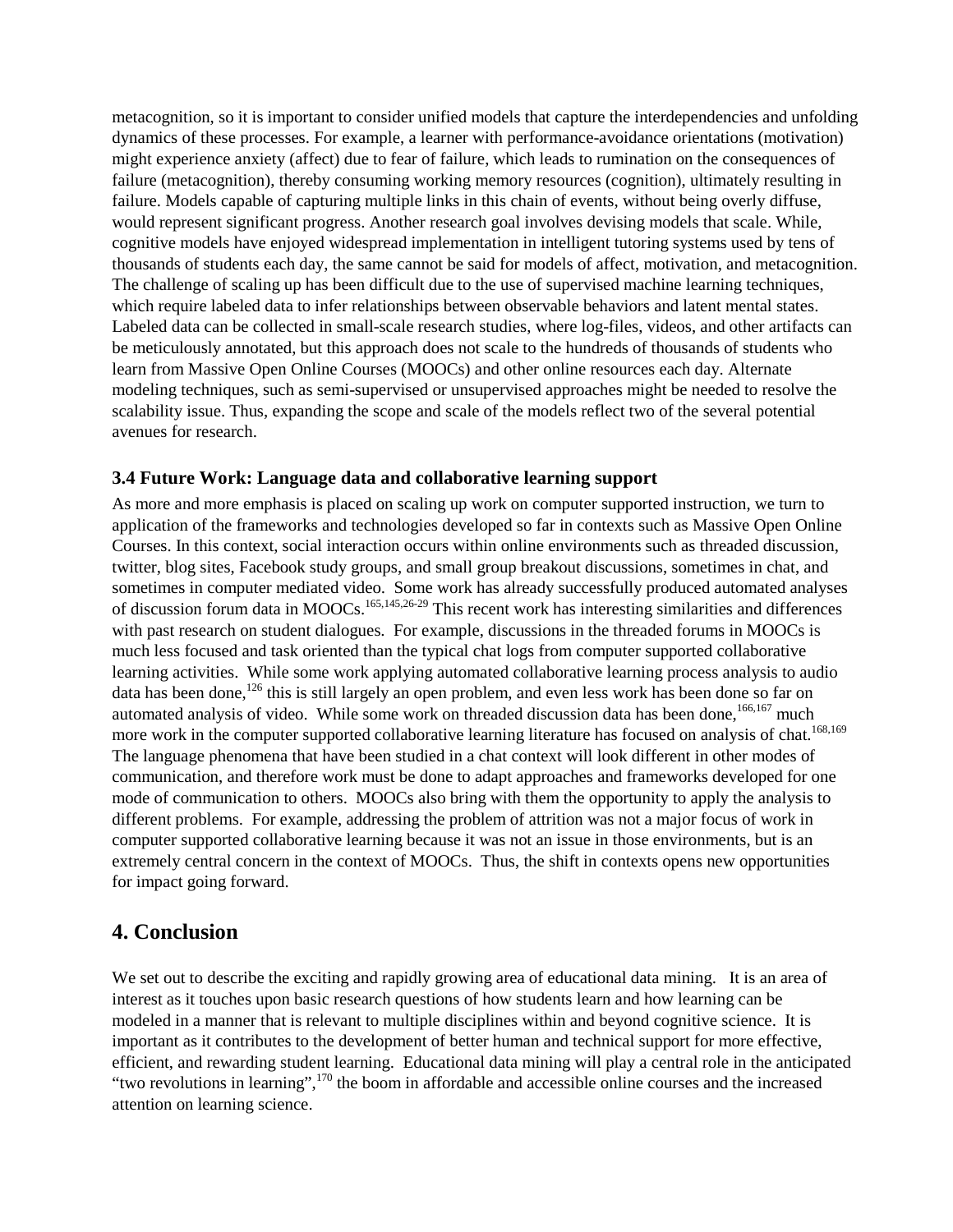## **References**

- 1. Litman, D. & Silliman, S. (2004). [ITSPOKE: An Intelligent Tutoring Spoken Dialogue](http://www.google.com/url?q=http%3A%2F%2Fwww.cs.pitt.edu%2F%257Elitman%2Fdemo-final.pdf&sa=D&sntz=1&usg=AFQjCNFd2bxq1keh274TU8wrbArTOgXHYQ)  [System.](http://www.google.com/url?q=http%3A%2F%2Fwww.cs.pitt.edu%2F%257Elitman%2Fdemo-final.pdf&sa=D&sntz=1&usg=AFQjCNFd2bxq1keh274TU8wrbArTOgXHYQ)*Companion Proceedings of the Human Language Technology Conference: 4th Meeting of the North American Chapter of the Association for Computational Linguistics (HLT/NAACL)*, Boston, MA.
- 2. Johnson, W. L. & Valente, A. (Summer 2009). Tactical Language and Culture Training Systems: Using AI to Teach Foreign Languages and Cultures. *AI Magazine*, 30 (2), 72-83.
- *3.* Rosé C. P., & VanLehn, K. (2005). An Evaluation of a Hybrid Language Understanding Approach for Robust Selection of Tutoring Goals, *International Journal of AI in Education 15(4).*
- 4. Corbett, A.T., Anderson, J.R. (1995). Knowledge Tracing: Modeling the Acquisition of Procedural Knowledge. *User Modeling and User-Adapted Interaction*, 4, 253-278.
- 5. Pardos, Z. A., & Heffernan, N. T. (2010a). Modeling individualization in a bayesian networks implementation of knowledge tracing. *In User Modeling, Adaptation, and Personalization,* (pp. 255-266). Springer Berlin Heidelberg.
- 6. Pardos, Z. A., Gowda, S. M., Baker, R. S.J.D., & Heffernan, N. T. (2012a). The Sum is Greater than the Parts: Ensembling Models of Student Knowledge in Educational Software. *ACM SIGKDD Explorations*, 13(2).
- 7. Koedinger, K. R., McLaughlin, E. A., & Stamper, J. C. (2012). Automated cognitive model improvement. Yacef, K., Zaïane, O., Hershkovitz, H., Yudelson, M., and Stamper, J. (eds.) *Proceedings of the 5<sup>th</sup> International Conference on Educational Data Mining, pp. 17-24. Chania,* Greece. [Best Paper Award]
- 8. Martin, B., Mitrovic, T., Mathan, S., & Koedinger, K.R. (2011). Evaluating and improving adaptive educational systems with learning curves. *User Modeling and User-Adapted Interaction: The Journal of Personalization Research (UMUAI), 21*(3), 249-283. [2011 James Chen Annual Award for Best UMUAI Paper]
- 9. Piech, C., Sahami, M., Koller, D., Cooper, S. & Blikstein, P. (2012). Modeling How Students Learn To Program. *Proceedings of the 43rd ACM Technical Symposium on Computer Science Education*, Raleigh, USA. 2012.
- 10. Rivers, K & Koedinger, K. R. (in press). Automating Hint Generation with Solution Space Path Construction. To appear in *Proceedings of the International Conference on Intelligent Tutoring Systems*, Lecture Notes in Computer Science.
- 11. Patchan, M. M., Hawk, B. H., Stevens, C. A., & Schunn, C. D. (2013). The effects of skill diversity on commenting and revisions. *Instructional Science*, *41*(2), 381-405
- 12. Piech, C., Huang, J., Chen, Z., Do, C., Ng, A., & Koller, D. (2013). Tuned Models of Peer Assessment in MOOCs. In *Proceedings of the 6th International Conference on Educational Data Mining, Memphis, Tennessee. 2013.*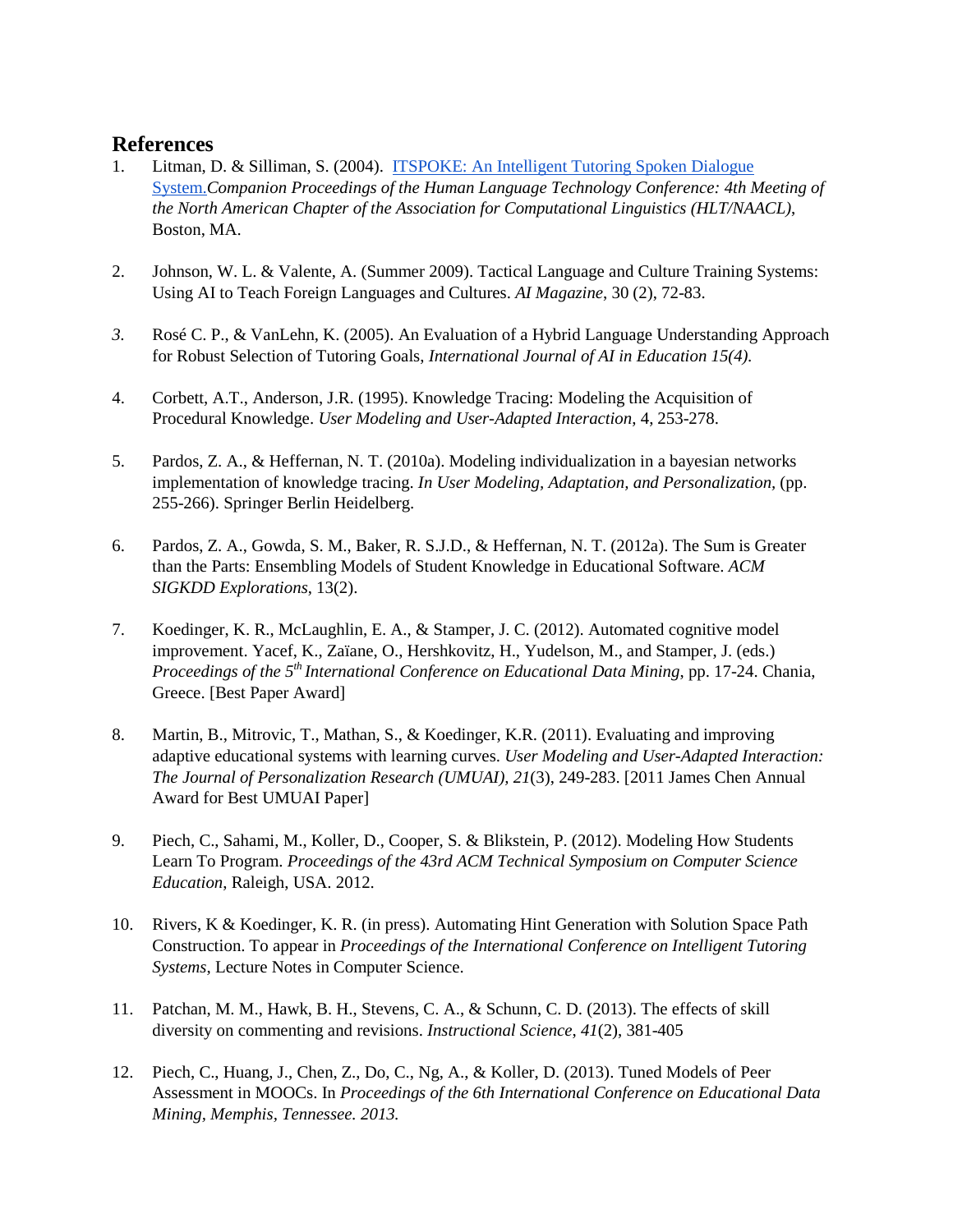- 13. Shermis, M. & Hammer, B. (2012). Contrasting state-of-the-art automated scoring of essays: Analysis, Annual National Council in Measurement in Education Meeting, pp 14-16.
- 14. Evens, M., Brandle, S., Chang, R., Freedman, R., Glass, M., Lee, Y., Shim, L., Woo, C., Zhang, Y., Zhou, Y., Michael, J. & Rovick, A. (2001). CIRCSIM-Tutor: An Intelligent Tutoring System Using Natural Language Dialogue. Proc. MAICS 2001, Oxford, OH, 16-23.
- 15. Chi, M., Jordan, P. & VanLehn, K.(in press). When is tutorial dialogue more effective than step-based tutoring? Intelligent Tutoring Systems (ITS 2014).
- 16. Kumar, R. & Rosé, C. P. (in press). Triggering Effective Social Support for Online Groups. ACM Transactions on Interactive Intelligent Systems.
- 17. Aleven, V., McLaren, B., Roll, I., & Koedinger, K. (2006). Toward meta-cognitive tutoring: A model of help seeking with a Cognitive Tutor. International Journal of Artificial Intelligence in Education, 16, 101-128.
- 18. Roll, I., Aleven, V., McLaren, B. M., & Koedinger, K. R. (2007). Designing for metacognition applying cognitive tutor principles to the tutoring of help seeking. Metacognition and Learning, 2(2-3), 125-140.
- 19. Azevedo, R. (2005). Using hypermedia as a metacognitive tool for enhancing student learning? The role of self-regulated learning. Educational Psychologist, 40(4), 199209.
- 20. Baker, R.S.J.d., Corbett, A.T., Roll, I., Koedinger, K.R. (2008). Developing a Generalizable Detector of When Students Game the System. User Modeling and User-Adapted Interaction, 18 (3), 287-314.
- 21. Beck, J. (2005). Engagement tracing: using response times to model student disengagement. In Proceedings of the 12th International Conference on Artificial Intelligence in Education (AIED 2005), pp. 88–95.
- 22. Ocumpaugh, J., Baker, R.S.J.d., Gaudino, S., Labrum, M.J., & Dezendorf, T. (in press). Field Observations of Engagement in Reasoning Mind. To appear in Proceedings of the 16th International Conference on Artificial Intelligence and Education. Page, E. B. (1966). The imminence of grading essays by computer. Phi Delta Kappan, 48, 238–243.
- 23. D'Mello, S. K., Craig, S. D., Gholson, B., Franklin, S., Picard, R.,& Graesser, A. C.(2005). Integrating affect sensors in an intelligent tutoring system. In Affective Interactions: The Computer in the Affective Loop Workshop at 2005 International conference on Intelligent User Interfaces (pp. 7-13) New York: AMC Press.
- 24. Rosé, C. P., Wang, Y.C., Cui, Y., Arguello, J., Stegmann, K., Weinberger, A., & Fischer, F., (2008). Analyzing Collaborative Learning Processes Automatically: Exploiting the Advances of Computational Linguistics in Computer-Supported Collaborative Learning. International Journal of Computer Supported Collaborative Learning 3(3), 237-271.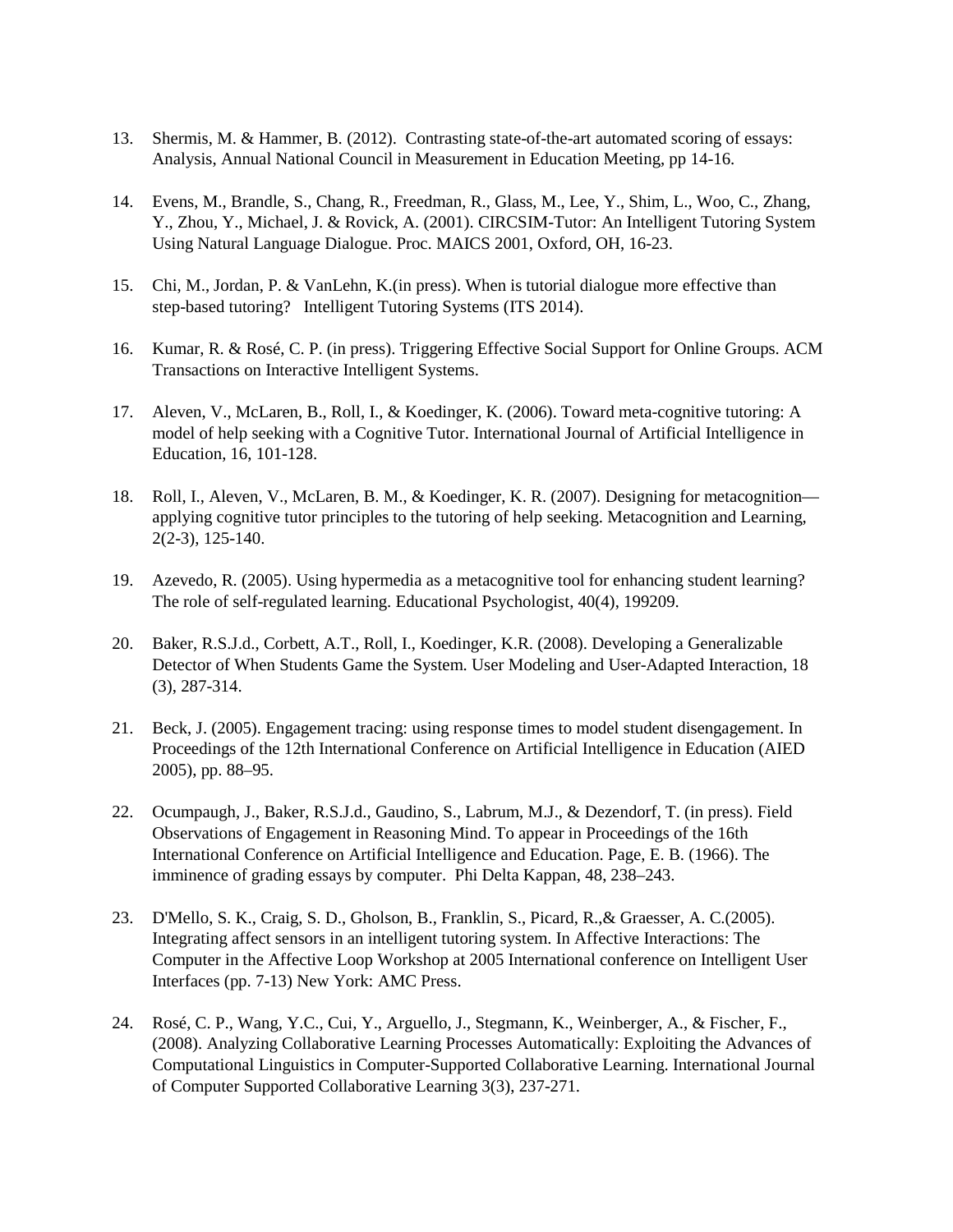- *25.* Yang, D., Sinha, T., Adamson, D., & Rosé, C. P. (2013). Turn on, Tune in, Drop out: Anticipating student dropouts in Massive Open Online Courses, *NIPS Data-Driven Education Workshop.*
- 26. Yang, D., Wen, M., Rosé, C. P. (2014). Peer Influence on Attrition in Massively Open Online Courses, *Proceedings of Educational Data Mining*
- 27. Wen, M., Yang, D., & Rosé, C. P. (2014a). Sentiment Analysis in MOOC Discussion Forums: What does it tell us? *Proceedings of Educational Data Mining.*
- 28. Wen, M., Yang, D., Rosé, D. (2014b). Linguistic Reflections of Student Engagement in Massive OpenOnline Courses, in *Proceedings of the International Conference on Weblogs and Social Media.*
- 29. Nathan, M. J. & Alibali, M. W. (2010). Learning Sciences. Wiley Interdisciplinary Reviews *Cognitive Science, 1 (May/June), 329-345.*
- 30. Newell, A. (1990). Unified theories of cognition. Cambridge, MA: Harvard University Press.
- 31. Baker, R.S. J. D., & Yacef, K. (2009). The state of educational data mining in 2009: A review and future visions*. Journal of Educational Data Mining,* 1(1), 3-17.
- 32. Baker, R.S. (2005). Designing Intelligent Tutors That Adapt to When Students Game the System.Doctoral Dissertation. Carnegie Mellon University.
- 33. Adamson, D., Dyke, G., Jang, H. J., Rosé, C. P. (2014). Towards an Agile Approach to Adapting Dynamic Collaboration Support to Student Needs, *International Journal of AI in Education* 24(1), pp91-121.
- 34. Dyke, G., Adamson, A., Howley, I., & Rosé, C. P. (2013). Enhancing Scientific Reasoning and Discussion with Conversational Agents, *IEEE Transactions on Learning Technologies* 6(3), special issue on Science Teaching, pp 240-247.
- 35. D'Mello, S., Jackson, G., Craig, S., Morgan, B., Chipman, P., White, H., Person, N., Kort, B., El Kaliouby, R., Picard, R., & Graesser, A. (2008). AutoTutor detects and responds to learners affective and cognitive states. Paper presented at the *Proceedings of the Workshop on Emotional and Cognitive Issues in ITS held in conjunction with the Ninth International Conference on Intelligent Tutoring Systems*, Montreal, Canada.
- 36. Mayfield, E. & Rosé, C. P. (2013). LightSIDE: Open Source Machine Learning for Text Accessible to Non-Experts, Invited chapter in the *Handbook of Automated Essay Grading,*  Routledge Academic Press.
- 37. Wade-Stein, D. & Kintsch, E. (2004). Summary Street: Interactive computer support for writing, *Cognition and Instruction* 22(3), pp 333-362.
- 38. Yang, D., Adamson, D., Rosé, C. P. (under review-b). Question Recommendation with Constraints for Massive Open Online Courses, submitted to the Recommender Systems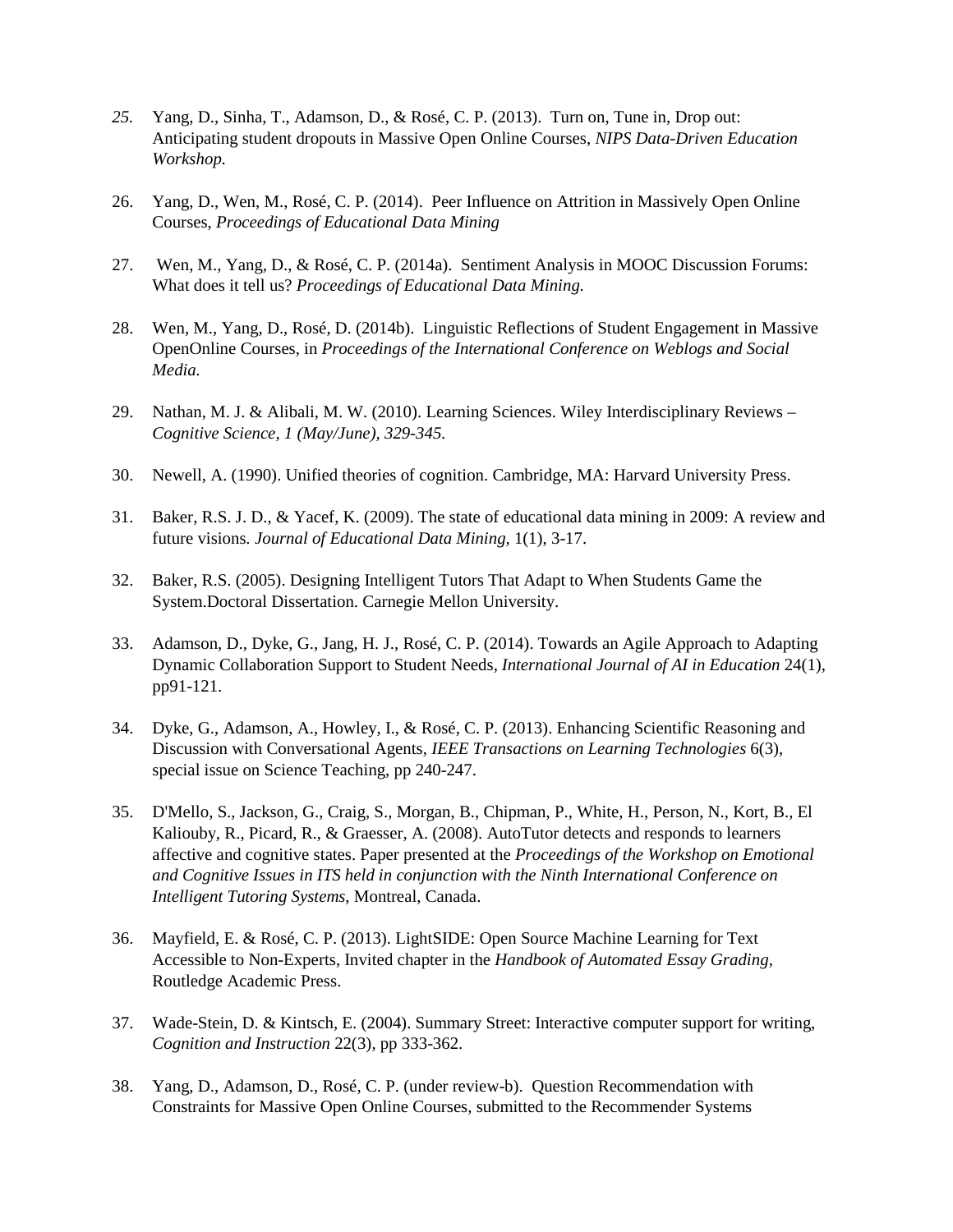Conference.

- 39. Koedinger, K.R. & McLaughlin, E.A. (2010). Seeing language learning inside the math: Cognitive analysis yields transfer. In S. Ohlsson & R. Catrambone (Eds.), *Proceedings of the 32nd Annual Conference of the Cognitive Science Society*. (pp. 471-476.) Austin, TX: Cognitive Science Society.
- 40. Koedinger, K. R., Stamper, J. C., McLaughlin, E. A., & Nixon, T. (2013). Using data-driven discovery of better student models to improve student learning. *The 16th International Conference on Artificial Intelligence in Education (AIED2013).*
- 41. Koedinger, K.R., Corbett, A.C., & Perfetti, C. (2012). The Knowledge-Learning-Instruction (KLI) framework: Bridging the science-practice chasm to enhance robust student learning. *Cognitive Science, 36* (5).
- 42. Yu, H-F., Lo, H-Y., Hsieh, H-P., Lou, J-K., Mckenzie, T.G., Chou, J-W., et al., (2010). Feature Engineering and Classifier Ensemble. *Proc. of the KDD Cup 2010 Workshop, 1--16.*
- 43. Toscher, A., Jahrer, M. (2010). Collaborative Filtering Applied to Educational Data Mining. *Proc. of the KDD Cup 2010 Workshop*, 17--28.
- 44. Nguyen, T-N, Drumond,L., Horváth, T., Schmidt-Thieme, L. (2011). Multi-Relational Factorization Models for Predicting Student Performance. *Proceedings of the KDD 2011 Workshop on Knowledge Discovery in Educational Data* (KDDinED 2011). Held as part of the 17th ACM SIGKDD Conference on Knowledge Discovery and Data Mining.
- 45. Pardos, Z. A., & Heffernan, N.T. (2010b). Using HMMs and bagged decision trees to leverage rich features of user and skill. *Proc. of the KDD Cup 2010 Workshop*, pp. 28---39.
- 46. Koller, D., & Friedman, N. (2009). *Probabilistic graphical models: principles and techniques*. MIT press.
- 47. Atkinson, R. C. & Paulson, J. A. (1972). An approach to the psychology of instruction. *Psychological Bulletin*, 78, 49-61.
- 48. Anderson, J. R. (1993). *Rules of the Mind*. Hillsdale, NJ: Erlbaum.
- 49. Ritter, S., Anderson, J. R., Koedinger, K. R., & Corbett, A. (2007). Cognitive tutor: Applied research in mathematics education. *Psychonomic Bulletin & Review*, 14 (2):249-255.
- 50. Lee, J. I. & Brunskill, E. (2012). The Impact on Individualizing Student Models on Necessary Practice Opportunities. *In Proceedings of the 5th International Conference on Educational Data Mining,* 118-125. Chania, Greece.
- 51. Yudelson, M., Koedinger, K.R., Gordon, G. (2013) Individualized Bayesian Knowledge Tracing Models. In: Lane, H.C., and Yacef, K., Mostow, J., Pavlik, P.I. (eds.) *Proceedings of 16th International Conference on Artificial Intelligence in Education (AIED 2013)*, Memphis, TN. LNCS vol. 7926, (pp. 171-180). Springer-Verlag Berlin Heidelberg (2013).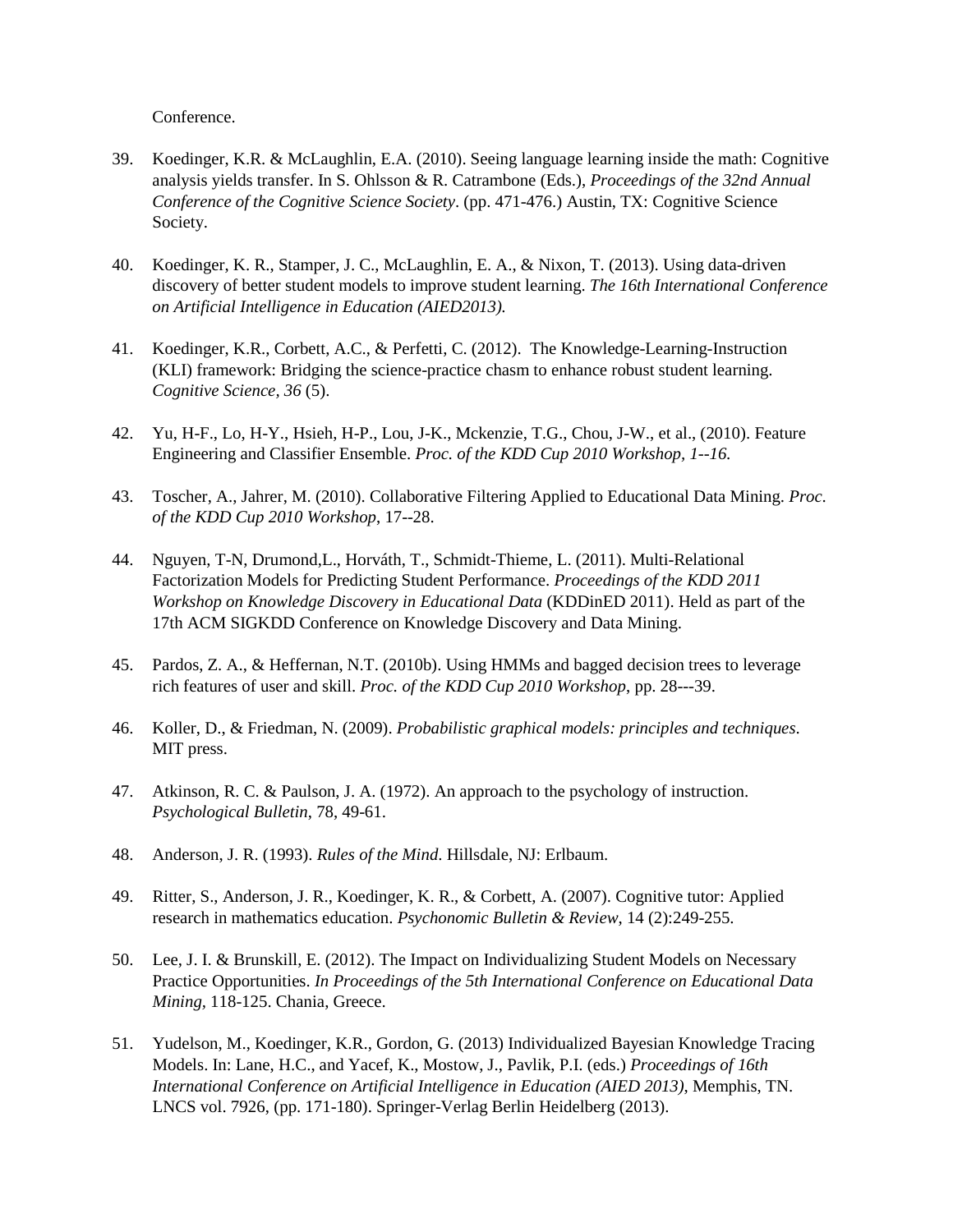- 52. Wilson, M., & De Boeck, P. (2004). Descriptive and explanatory item response models. In P. De Boeck, & M. Wilson, (Eds.) *Explanatory item response models: A generalized linear andnonlinear approach*. New York: Springer-Verlag.
- 53. Spada, H., & McGaw, B. (1985). The assessment of learning effects with linear logistic test models. In S.E. Embretson (Ed.), *Test design: Developments in Psychology and Psychometrics*  (pp. 169-193). New York: Academic Press.
- 54. Draney, K., Wilson, M., & Pirolli, P. (1996). Measuring learning in LISP: An application of the random coefficients multinomial logit model. In, G. Engelhard & M. Wilson (Eds.), *Objective measurement III: Theory into practice*. Norwood, NJ: Ablex.
- 55. Cen, H., Koedinger, K. R., & Junker, B. (2006). Learning Factors Analysis: A general method for cognitive model evaluation and improvement. In M. Ikeda, K.D. Ashley, T.- W. Chan (Eds.) *Proceedings of the 8th International Conference on Intelligent Tutoring Systems*, pp. 164-175. Berlin: Springer-Verlag.
- 56. Pavlik, P. I., Cen, H., & Koedinger, K. R. (2009). Performance factors analysis: a new alternative to knowledge tracing. In *Proceeding of the 2009 conference on Artificial Intelligence in Education*. IOS Press, 531-538.
- 57. Rafferty, A. N. & Yudelson, M (2007). Applying learning factors analysis to build stereotypic student models. In Luckin, R., Koedinger, K. R. & Greer, J. (Eds.). *Proceedings of 13th International Conference on Artificial Intelligence in Education (AIED2007*), 697-698. Amsterdam, IOS Press.
- 58. Chi, M., Koedinger, K.R., Gordon, G., Jordan, P., & VanLehn, K. (2011). Instructional Factors Analysis: A cognitive model for multiple instructional interventions. In *Proceedings of the Fourth International Conference on Educational Data Mining*, pp. 61-70.
- 59. Koedinger, K.R., Yudelson, M., & Pavlik, P. (submitted). Testing theories of transfer using error rate learning curves.
- 60. Cen, H. (2009). *Generalized Learning Factors Analysis: Improving Cognitive Models with MachineLearning*. (Doctoral dissertation).
- 61. Cen, H., Koedinger, K. R., Junker, B. (2008). Comparing two IRT models for conjunctive skills. In B.Woolf et al. (Eds): ITS 2008, *Proceedings of the 9th International Conference of Intelligent Tutoring Systems, pp. 796-798.* Springer-Verlag Berlin Heidelberg.
- 62. Clark, R. E. (2014). Cognitive Task Analysis for Expert-Based Instruction in Healthcare. In J. Michael Spector, J. M. Merrill, M. D. Elen, J. and Bishop, M. J. (eds.). *Handbook of Research on Educational Communications and Technology*, 4th Edition, pp. 541-551. Springer: New York.
- 63. Lee, R. L. (2003). Cognitive task analysis: A meta-analysis of comparative studies. Unpublished doctoral dissertation, University of Southern California, Los Angeles.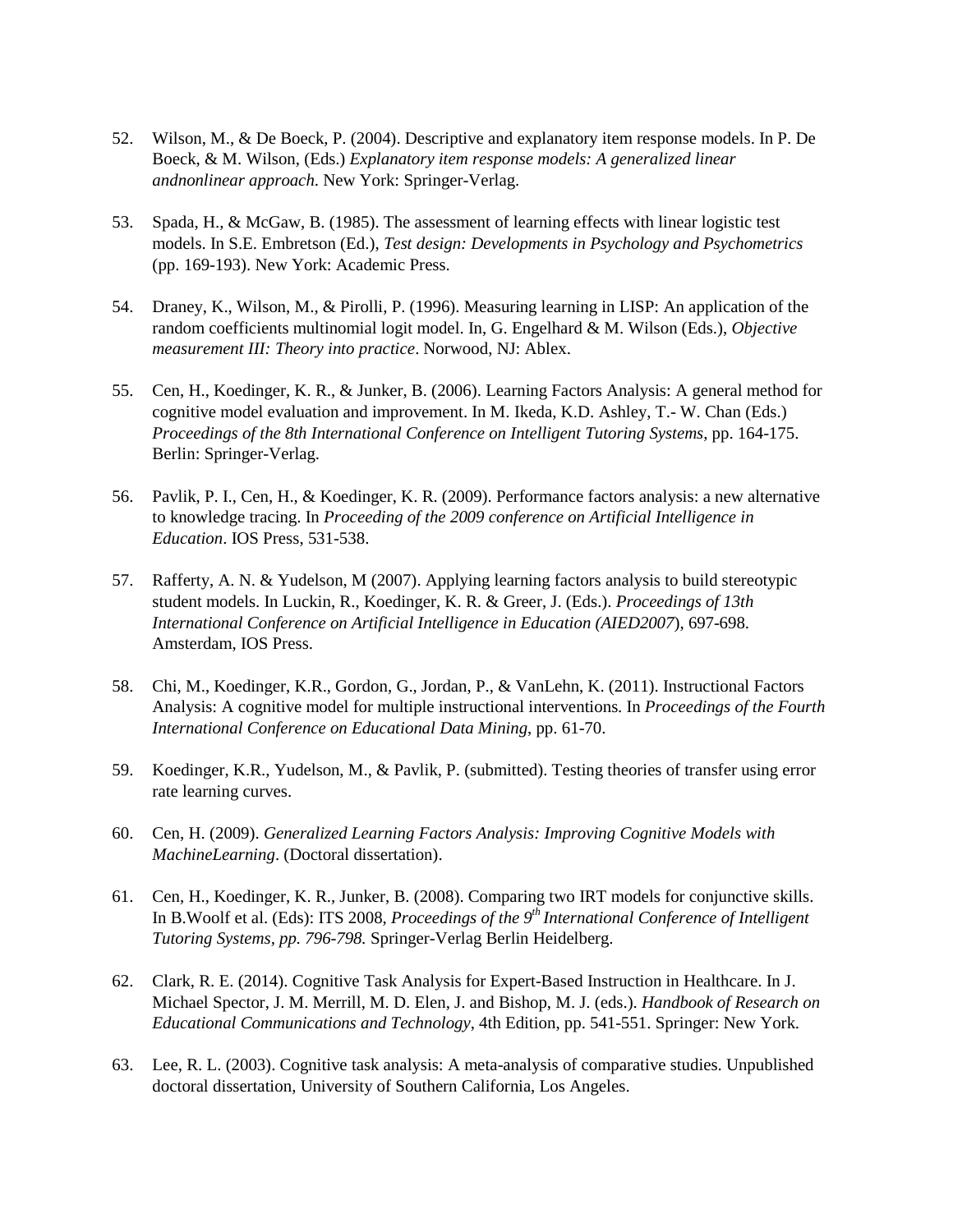- 64. Velmahos, G. C., Toutouzas, K. G., Sillin, L. F., Chan, L., Clark, R. E., Theodorou, D., & Maupin, F. (2004). Cognitive task analysis for teaching technical skills in an inanimate surgical skills laboratory. *The American Journal of Surgery*, *18*, 114-119.
- 65. Schaafstal, A., Schraagen, J. M., & Van Berlo, M. (2000). Cognitive task analysis and innovation of training: The case of structured troubleshoot-ing. *Human Factors*, 42,75-86.
- 66. Merrill, M. D. (2002). A pebble-in-the-pond model for instructional design. *Performance Improvement,*41(7), 39–44.
- 67. Seamster, T.L., Redding, R.E., Cannon, J.R., Ryder, J.M. & Purcell, J.A. (1993). Cognitive task analysis of expertise in air traffic control. *The International Journal of Aviation Psychology*, 3, 257-283.
- 68. Koedinger, K.R., & MacLaren, B.A. (2002). Developing a pedagogical domain theory of early algebra problem solving. CMU-HCII Tech Report 02-100.
- 69. Polk, T. A., VanLehn, K. & Kalp, D. (1995). *ASPM2: Progress toward the analysis of symbolic parameter models*.
- 70. Ritter, F. E. (1992). A methodology and software environment for testing process models' sequential predictions with protocols. Doctoral Dissertation, Department of Psychology, Carnegie Mellon University.
- 71. Ritter, F. E., & Larkin, J. H. (1994). Developing process models as summaries of HCI action sequences. *Human-Computer Interaction*, 9, 345-383.
- 72. Salvucci, D. D. (1999). Mapping eye movements to cognitive processes (Tech. Rep. No. CMU-CS-99-131). Doctoral Dissertation, Department of Computer Science, Carnegie Mellon University. (A thesis summary and the full thesis are available at [http://www.cs.cmu.edu/~dario/TH99/](http://www.google.com/url?q=http%3A%2F%2Fwww.cs.cmu.edu%2F%7Edario%2FTH99%2F&sa=D&sntz=1&usg=AFQjCNH49Twnc9dzwCffa4SQItPKpWE-TA)
- 73. Heffernan, N. & Koedinger, K. R. (1998). A developmental model for algebra symbolization: The results of a difficulty factors assessment. In *Proceedings of the Twentieth Annual Conference of the Cognitive Science Society,* (pp. 484-489). Hillsdale, NJ: Erlbaum.
- 74. Heffernan, N. T. (2001). Intelligent Tutoring Systems have Forgotten the Tutor: Adding a Cognitive Model of Human Tutors. Doctoral Dissertation. Advisors: Kenneth R. Koedinger, John R. Anderson.
- 75. Aleven, V., & Koedinger, K. R. (2002). An effective metacognitive strategy: Learning by doing and explaining with a computer-based Cognitive Tutor. *Cognitive Science, 26(2).*
- 76. Baker R.S., Corbett A.T., Koedinger K.R., Schneider, M.P. (2003). A Formative Evaluation of a Tutor for Scatterplot Generation: Evidence on Difficulty Factors. *Proceedings of the Conference on Artificial Intelligence in Education*, 107-115.
- 77. Koedinger, K. R. & Nathan, M. J. (2004). The real story behind story problems: Effects of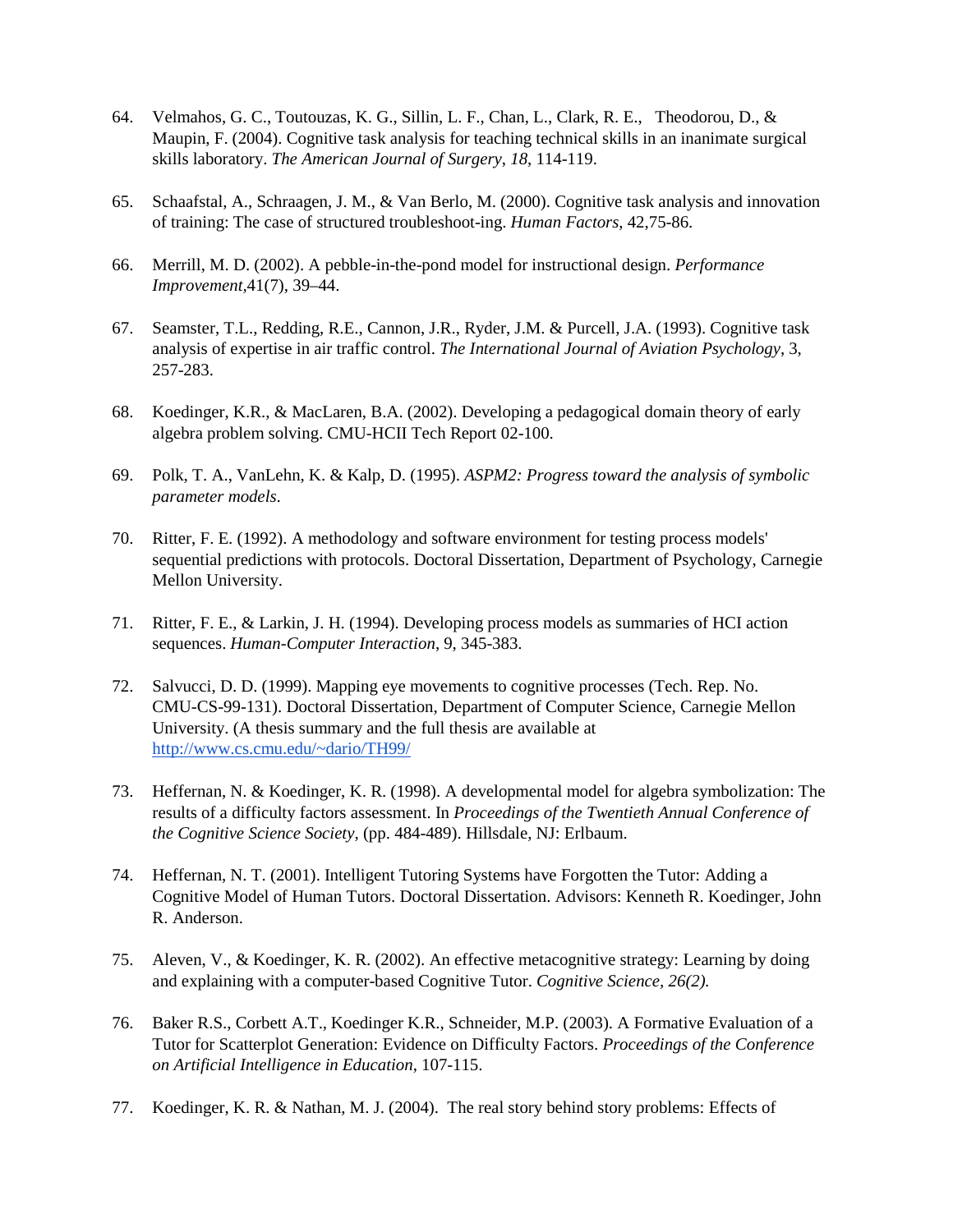representations on quantitative reasoning. *The Journal of the Learning Sciences, 13* (2), 129-164.

- 78. Koedinger, K. R. & Corbett, A. T. (2006). Cognitive Tutors: Technology bringing learning science to the classroom. In K. Sawyer (Ed.) *The Cambridge Handbook of the Learning Sciences,*  (pp. 61-78). Cambridge University Press.
- 79. Stamper, J. & Koedinger, K.R. (2011). Human-machine student model discovery and improvement using data. In J. Kay, S. Bull & G. Biswas (Eds.), *Proceedings of the 15th International Conference on Artificial Intelligence in Education*, pp. 353-360. Berlin: Springer.
- 80. Tatsuoka, K.K. (1983). Rule space: An approach for dealing with misconceptions based on item response theory. *Journal of Educational Measurement,* 20, 345-354.
- 81. Villano, M. (1992). Probabilistic student models: Bayesian belief networks and knowledge space theory. *Proceedings of the Second International Conference on Intelligent Tutoring Systems*. New York: Springer-Verlag, Lecture Notes in Computer Science.
- 82. Desmarais, M. C. (2011). Mapping question items to skills with non-negative matrix factorization. *ACM KDD- Explorations*, 13(2), pp. 30-36.
- 83. Desmarais, M. C. and Naceur, R. (2013). A Matrix Factorization Method for Mapping Items to Skills and for Enhancing Expert-Based Q-matrices. *In Proceedings of the 16th Conference on Artificial Intelligence in Education (AIED2013)*, pp. 441-450. Memphis, TN.
- 84. Barnes, T. (2005). The q-matrix method: Mining student response data for knowledge. *Proceedings of the AAAI-2005 Workshop on Educational Data Mining*, July 9-13, 2005, Pittsburgh, PA.
- 85. Li, N., Stampfer, E., Cohen, W., & Koedinger, K.R. (2013). General and efficient cognitive model discovery using a simulated student. In M. Knauff, N. Sebanz, M. Pauen, I. Wachsmuth (Eds.), *Proceedings of the 35th Annual Conference of the Cognitive Science Society*. (pp. 894-9) Austin, TX: Cognitive Science Society.
- 86. Liu, R., Koedinger, K. R., & McLaughlin, E. A. (2014). Interpreting Model Discovery and Testing Generalization to a New Dataset. *The 7th International Conference on Educational Data Mining (EDM 2014).*
- 87. Azevedo, R., & Aleven, V. (Eds.). (2013). *International handbook of metacognition and learning technologies* (Vol. New York): Springer.
- 88. Elliot, A., & McGregor, H. (2001). A 2 x 2 achievement goal framework. *Journal of Personality and Social Psychology, 80*(3), 501-519. doi: 10.1037//0022-3514.80.3.501
- 89. Winne, P. H. (2001). Self-regulated learning viewed from models of information processing. In B. Zimmerman & D. H. Schunk (Eds.), *Self-regulated learning and academic achievement: Theoretical perspectives* (2nd ed., pp. 153-189). Mahwah: Lawrence Erlbaum Associates.
- 90. Winne, P., & Baker, R. (2013). The potentials of educational data mining for researching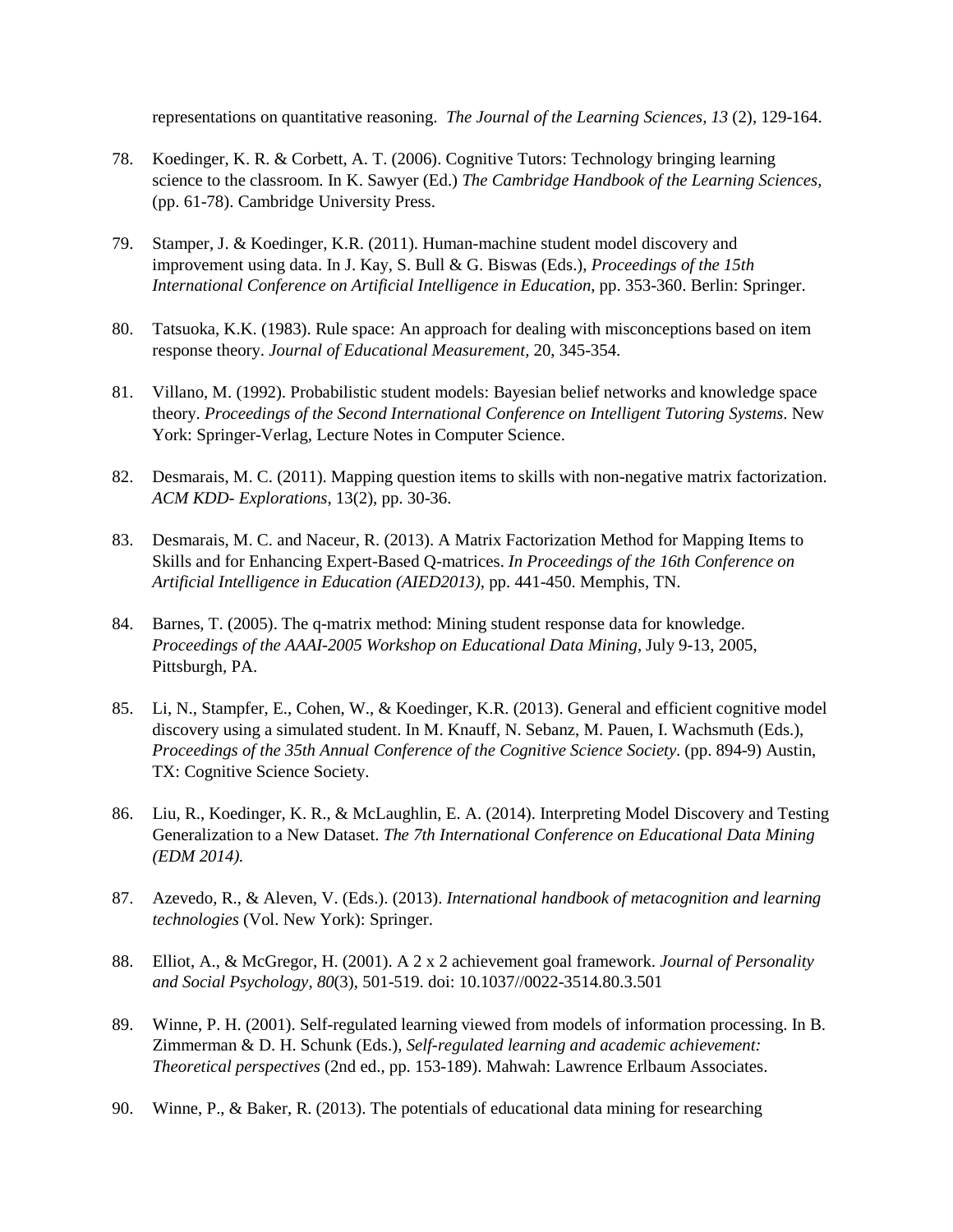metacognition, motivation and self-regulated learning. *Journal of Educational Data Mining, 5*(1), 1-8.

- 91. Pardos, Z.A., Baker, R.S.J.d., San Pedro, M.O.C.Z., Gowda, S.M. (2014) Affective States and State Tests: Investigating How Affect and Engagement during the School Year Predict End of Year Learning Outcomes. *Journal of Learning Analytics*, 1(1), 107–128.
- 92. Razzaq, L., Feng, M., Nuzzo-Jones, G., Heffernan, N. T., Koedinger, K. R., Junker, B., Ritter, S., Knight, A., Aniszczyk, C., & Choksey, S. (2005). The Assistment project: Blending assessment and assisting. In C. Loi & G. McCalla (Eds.), *Proceedings of the 12th International Conference on Artificial Intelligence In Education* (pp. 555-562). Amsterdam: IOS Press.
- 93. San Pedro, M., Baker, R. S., Bowers, A. J., & Heffernan, N. T. (2013). Predicting College Enrollment from Student Interaction with an Intelligent Tutoring System in Middle School. In S. D'Mello, R. Calvo & A. Olney (Eds.), *Proceedings of the 6th International Conference on Educational Data Mining (EDM 2013)*. 177-184: International Educational Data Mining Society.
- 94. D'Mello, S., Lehman, B., Sullins, J., Daigle, R., Combs, R., Vogt, K., Perkins, L., & Graesser, A. (2010). A time for emoting: When affect-sensitivity is and isn't effective at promoting deep learning. In J. Kay& V. Aleven (Eds.), *Proceedings of the 10th International Conference on Intelligent Tutoring Systems* (pp. 245-254). Berlin / Heidelberg: Springer.
- 95. Forbes-Riley, K., & Litman, D. J. (2011). Benefits and challenges of real-time uncertainty detection and adaptation in a spoken dialogue computer tutor. *Speech Communication, 53*(9-10), 1115-1136. doi:10.1016/j.specom.2011.02.006
- 96. Sabourin, J., Mott, B., & Lester, J. (2011). Modeling learner affect with theoretically grounded dynamic bayesian networks. In S. D'Mello, A. Graesser, B. Schuller & J. Martin (Eds.), *Proceedings of the Fourth International Conference on Affective Computing and Intelligent Interaction* (pp. 286-295). Berlin Heidelberg: Springer-Verlag.
- 97. Arroyo, I., Woolf, B., Cooper, D., Burleson, W., Muldner, K., & Christopherson, R. (2009). Emotion sensors go to school. In V. Dimitrova, R. Mizoguchi, B. Du Boulay & A. Graesser (Eds.), *Proceedings of the 14th International Conference on Artificial Intelligence In Education*  (pp. 17-24). Amsterdam: IOS Press.
- 98. Conati, C., & Maclaren, H. (2009). Empirically building and evaluating a probabilistic model of user affect. *User Modeling and User-Adapted Interaction, 19*(3), 267-303.
- 99. D'Mello, S., Blanchard, N., Baker, R., Ocumpaugh, J., & Brawner, K. (in press). I Feel Your Pain: A Selective Review of Affect-Sensitive Instructional Strategies. In R. Sottilare, A. Graesser, X. Hu & B. Goldberg (Eds.), *Design Recommendations for Adaptive Intelligent Tutoring Systems: Adaptive Instructional Strategies (Volume 2)*: Army Research Laboratory.
- 100. Meyer, D., & Turner, J. (2006). Re-conceptualizing emotion and motivation to learn in classroom contexts. *Educational Psychology Review, 18*(4), 377-390. doi: 10.1007/s10648-006-9032-1
- 101. Bernacki, M. L., Nokes-Malach, T. J., & Aleven, V. (2013). Fine-grained assessment of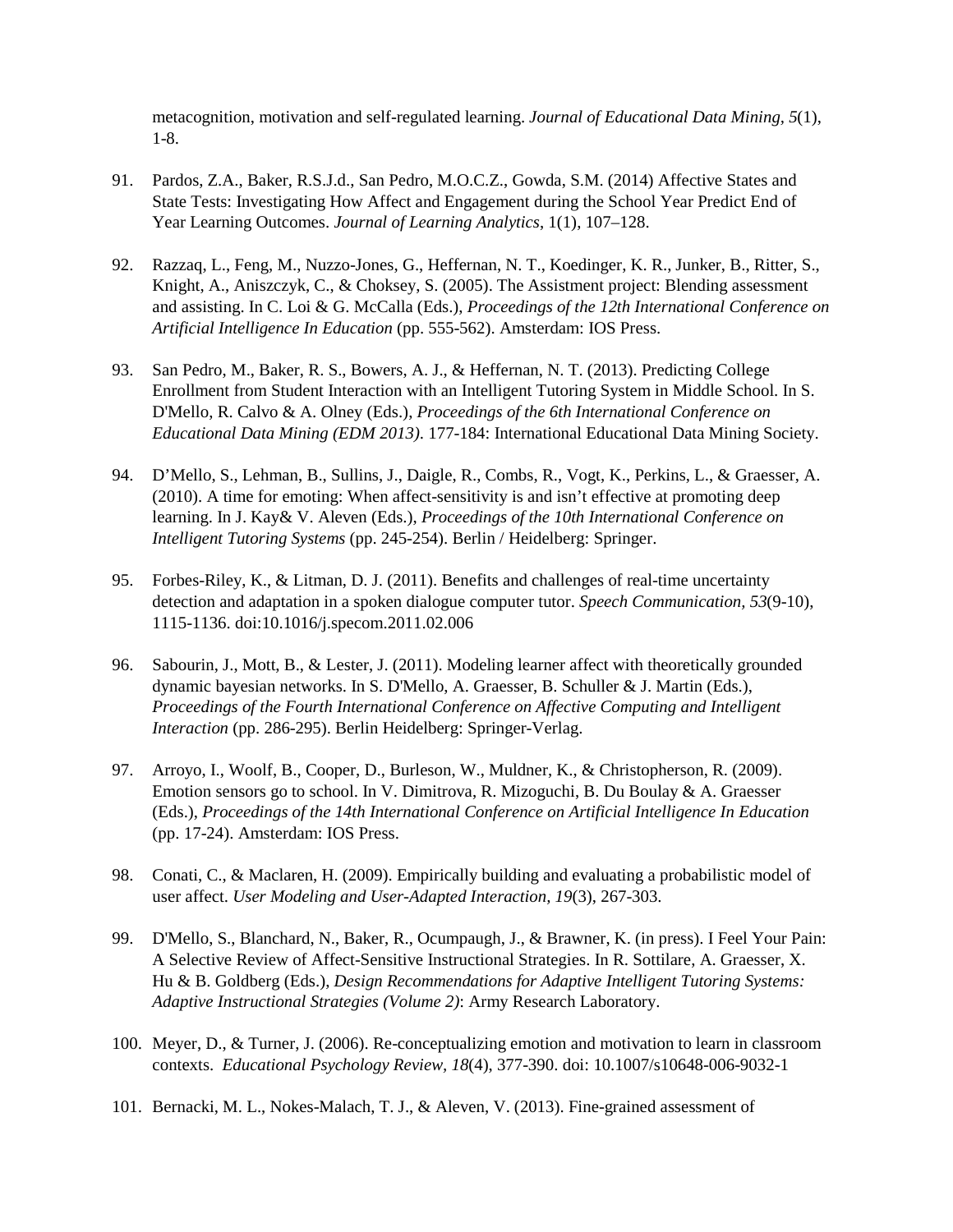motivation over long periods of learning with an intelligent tutoring system: Methodology, advantages, and preliminary results. In R. Azevedo & V. Aleven (Eds.), *International handbook of metacognition and learning technologies* (pp. 629-644). New York: Springer.

- 102. du Boulay, B. (2011). Towards a motivationally-intelligent pedagogy: How should an intelligent tutor respond to the unmotivated or the demotivated? In R. Calvo & S. D'Mello (Eds.), *New Perspectives on Affect and Learning Technologies* (pp. 41-52). New York: Springer.
- 103. Luckin, R., & du Boulay, B. (1999). Ecolab: The development and evaluation of a Vygotskian design framework. *International Journal of Artificial Intelligence In Education, 10*(2), 198-220.
- 104. Rebolledo-Mendez, G., Du Boulay, B., & Luckin, R. (2006). Motivating the learner: an empirical evaluation. In M. Ikeda, K. Ashlay & C. T-W (Eds.), *Proceedings of the 8th International Conference on Intelligent Tutoring Systems* (pp. 545-554). Berlin: Springer.
- 105. McQuiggan, S., Mott, B., & Lester, J. (2008). Modeling self-efficacy in intelligent tutoring systems: An inductive approach. [Article]. *User Modeling and User-Adapted Interaction, 18*(1-2), 81-123. doi:10.1007/s11257-007-9040-y
- 106. Cocea, M., & Weibelzahl, S. (2009). Log file analysis for disengagement detection in e-Learning environments. *User Modeling and User-Adapted Interaction, 19*(4), 341-385. doi: 10.1007/s11257-009-9065-5
- 107. Dunlosky, J., Serra, M. J., & Baker, J. M. (2007). Metamemory applied. In F.T .Durso, R.S. Nickerson, S.T. Dumais, S. Lewandowsky & T. J. Perfect (Eds.), *Handbook of applied cognition* (Vol. 2). New York: Wiley.
- 108. Chi, M., Deleeuw, N., Chiu, M., & Lavancher, C. (1994). Eliciting self-explanations improves understanding. *Cognitive Science, 18*(3), 439-477.
- 109. Nathan, M. J., Kintsch, W., & Young, E. (1992). A theory of algebra-word-problem comprehension and its implications for the design of learning environments. *Cognition and Instruction, 9*(4), 329-389.
- 110. Aleven, V., & Koedinger, K. R. (2000). Limitations of student control: Do students know when they need help? In G. Gauthier, C. Frasson & K. VanLehn (Eds.), *Proceedings of the 5th International Conference on Intelligent Tutoring Systems, ITS 2000* (pp. 292-303). Berlin: Springer.
- 111. Koedinger, K. R., Aleven, V., Roll, I., & Baker, R. (2009). In vivo experiments on whether supporting metacognition in intelligent tutoring systems yields robust learning. In D. J. Hacker, J. Dunlosky & A. Graesser (Eds.), *Handbook of metacognition in education* (pp. 897-964). New York: Routledge.
- 112. Baker, R., Corbett, A., Koedinger, K., Evenson, S., Roll, I., Wagner, A., Naim, M., Raspat, J., Baker, D., & Beck, J. (2006). *Adapting to when students game an intelligent tutoring system.*  Paper presented at the Intelligent Tutoring Systems Conference.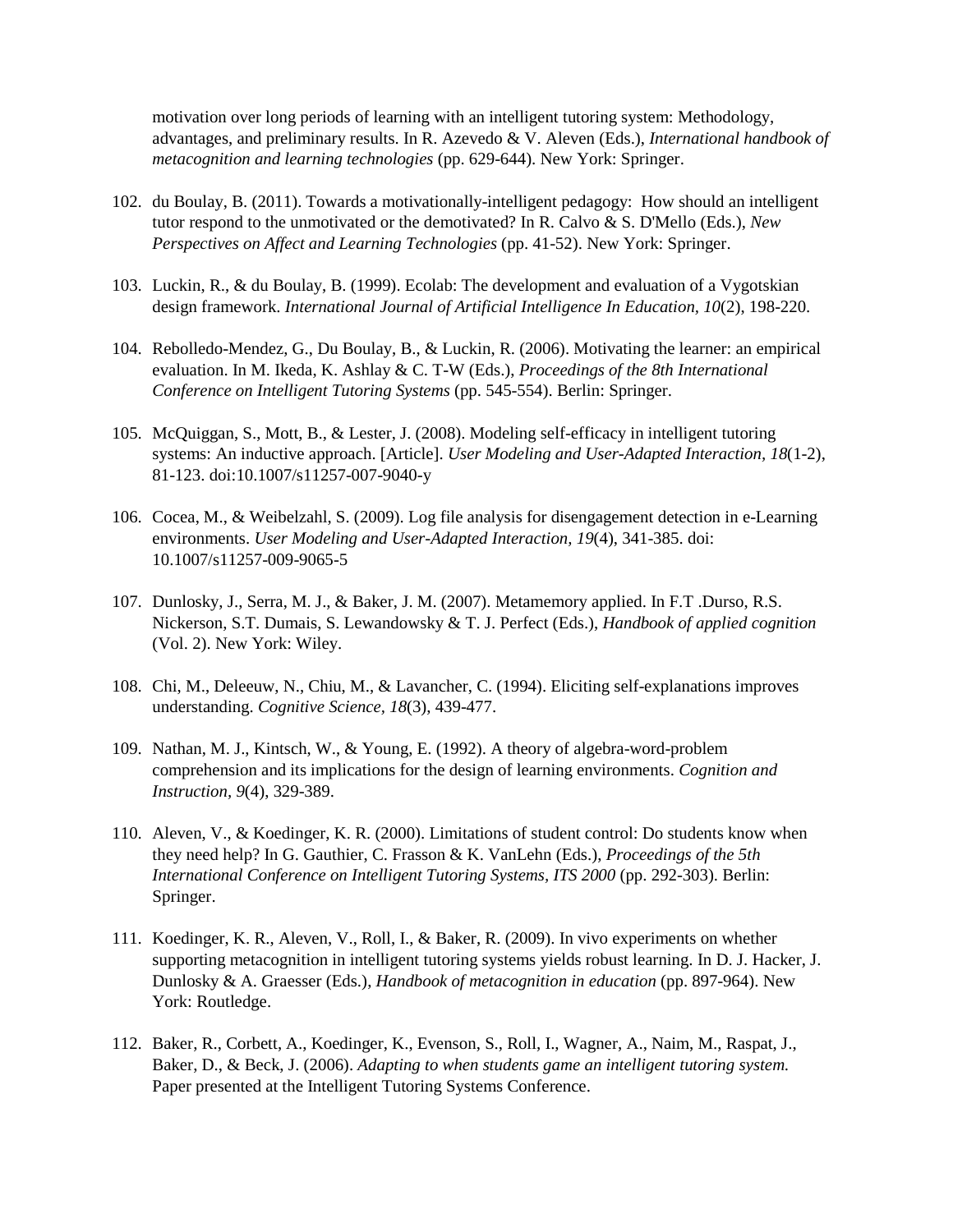- 113. Azevedo, R., Witherspoon, A., Graesser, A., McNamara, D., Rus, V., Cai, Z., Lintean, M., & Siler, E. (2008). MetaTutor: An adaptive hypermedia system for training and fostering self-regulated learning about complex science topics. In R. Pirrone, R. Azevedo & G. Biswas (Eds.), *Papers from the AAAI Fall Symposium on Cognitive and Metacognitive Educational Systems* (pp. 14-19). Menlo Park, CA: AAAI Press.
- 114. Bjork, R. A., Dunlosky, J., & Kornell, N. (2013). Self-regulated learning: Beliefs, techniques, and illusions. *Annual Review of Psychology, 64*, 417-444.
- 115. D'Mello, S. K., Person, N., & Lehman, B. A. (2009). Antecedent-Consequent Relationships and Cyclical Patterns between Affective States and Problem Solving Outcomes. In V. Dimitrova, R. Mizoguchi, B. du Boulay, & A. Graesser (Eds.), *Proceedings of 14th International Conference on Artificial Intelligence In Education*.(pp. 57-64). Amsterdam: IOS Press.
- 116. D'Mello, S. K. & Graesser, A. C. (2014). Confusion. In R. Pekrun & L. Linnenbrink-Garcia (Eds.), International handbook of emotions in education (pp. 289-310) : Routledge: New York, NY.
- 117. Calvo, R., & D'Mello, S. (2011). *New perspectives on affect and learning technologies*. New York: Springer.
- 118. Hacker, D., Dunlosky, J., & Graesser, A. (Eds.). (2009). *Handbook of metacognition in education*. New York: Routledge.
- 119. Porayska-Pomsta, K., Mavrikis, M., D'Mello, S. K., Conati, C., & Baker, R. (2013). Knowledge Elicitation Methods for Affect Modelling in Education. *International Journal of Artificial Intelligence in Education, 22*, 107-140.
- 120. Graesser, A., VanLehn, K., Rosé, C., Jordan, P., & Harter, D. (2001). Intelligent tutoring systems with conversational dialogue, *AI Magazine* 22(4), pp39-52.
- 121. VanLehn, K., Graesser, A., Jackson, G. T., Jordan, P., Olney, A., & Rosé, C. P., (2007). Natural Language Tutoring: A comparison of human tutors, computer tutors, and text. *Cognitive Science* 31(1), 3-52.
- 122. Kumar, R., Rosé, C. P., Wang, Y. C., Joshi, M., Robinson, A. (2007). Tutorial Dialogue as Adaptive Collaborative Learning Support, *Proceedings of the 2007 conference on Artificial*  Intelligence in Education: Building Technology Rich Learning Contexts That Work, pp 383-390.
- 123. Kumar, R. & Rosé, C. P. (2011). Architecture for building Conversational Agents that support Collaborative Learning. *IEEE Transactions on Learning Technologies,* 4(1), pp 21-34.
- 124. Joachims, T. (2002). *Learning to Classify Text Using Support Vector Machines: Methods, Theory, and Algorithms,* Kluwer.
- 125. Rosé, C. P. & Tovares, A. (in press). What Sociolinguistics and Machine Learning Have to Say to One Another about Interaction Analysis. In Resnick, L., Asterhan, C., Clarke, S. (Eds.) *Socializing Intelligence Through Academic Talk and Dialogue,* Washington, DC: American Educational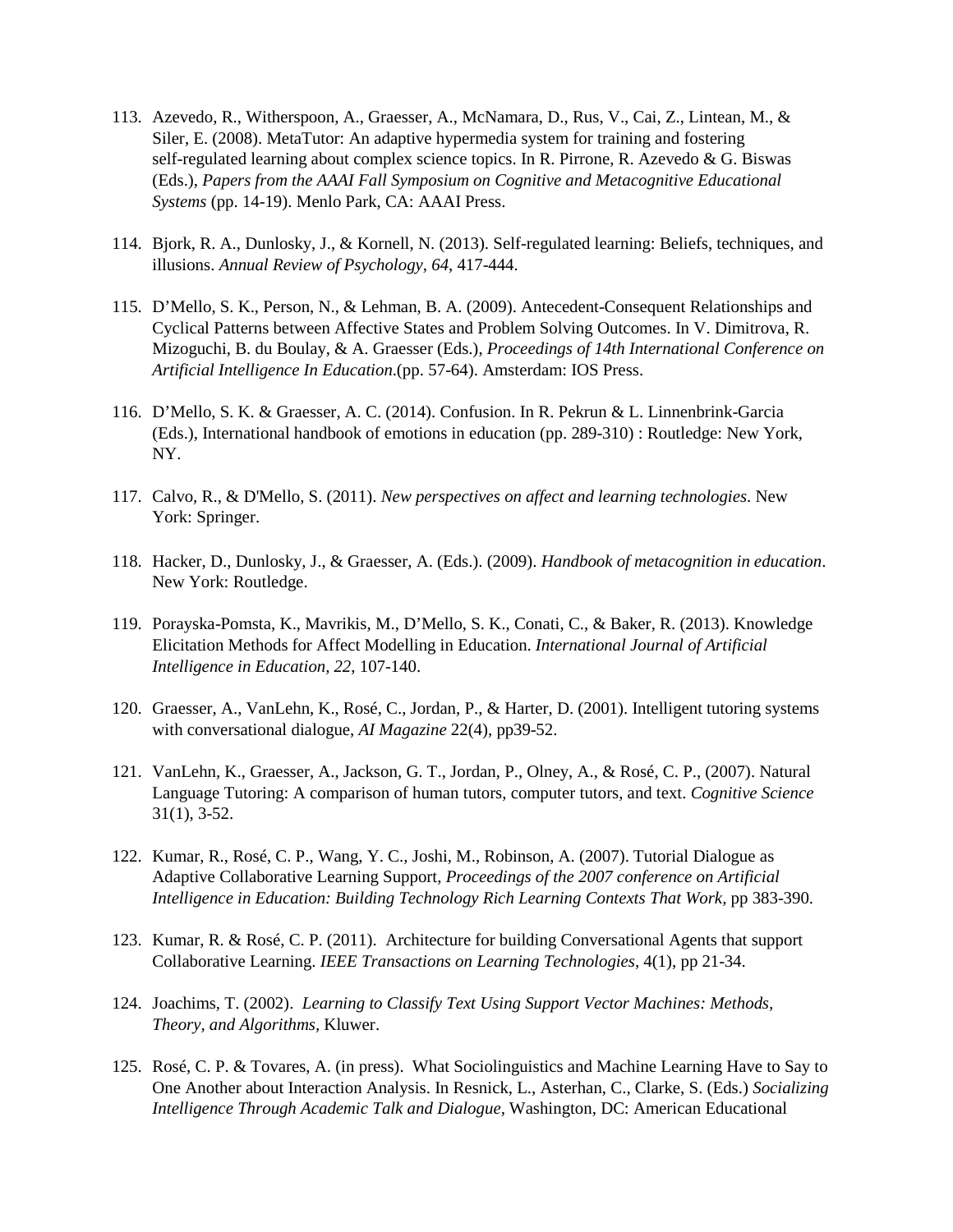Research Association.

- 126. Gweon, G., Jain, M., Mc Donough, J., Raj, B., Rosé, C. P. (2013). Measuring Prevalence of Other-Oriented Transactive Contributions Using an Automated Measure of Speech Style Accommodation, *International Journal of Computer Supported Collaborative Learning*, 8(2), pp245-265*.*
- 127. Rosé, C. P., Jordan, P., Ringenberg, M., Siler, S., VanLehn, K., Weinstein, A. (2001). Interactive Conceptual Tutoring in Atlas-Andes, *Proceedings of the 10<sup>th</sup> International Conference on AI in Education*, pp 256-266, San Antonio, Texas.
- 128. Page, E. B. (1966). The imminence of grading essays by computer. *Phi Delta Kappan*, 48, 238– 243.
- 129. Shermis, M. D., & Burstein, J. (Eds.). (2013). *Handbook of automated essay evaluation: Current applications and new directions*. New York, NY: Routledge.
- 130. Deerwester, S., Dumais, S., Furnas, G., Landauer, T., Harshman, R. (1990). Indexing by Latent Semantic Analysis. *Journal of the American Society for Information Science* 4(6), pp 391-407.
- 131. Blei, D., Ng, A. and Jordan, M. (2003). Latent dirichlet allocation. *Journal of Machine Learning Research,* (3), 993-1022.
- 132. McNamara, D. S., & Graesser, A. C. (in press). Coh-Metrix: An Automated Tool for Theoretical and Applied Natural Language Processing, in P. M. McCarthy & C. Boonthum (Eds.), *Applied natural language processing: Identification, investigation, and resolution. Hershey, PA: IGI* Global.
- 133. Nehm, R., Ha, M., & Mayfield, E. (2012). Transforming biology assessment with machine learning: automated scoring of written evolutionary explanations, *Journal of Science Education and Technology* 21(1), pp 183-196.
- 134. Soller, A., & Lesgold, A. (2000). Modeling the Process of Collaborative Learning. *Proceedings of the International Workshop on New Technologies in Collaborative Learning*. Japan: Awaiji– Yumebutai.
- 135. Erkens, G. & Janssen, J. (2008). Automatic Coding of Dialogue Acts in Collaboration Protocols, *International Journal of Computer Supported Collaborative Learning* (3), pp. 447-470.
- 136. McLaren, B., Scheuer, O., De Laat, M., Hever, R., de Groot, R. & Rosé, C. P. (2007). Using Machine Learning Techniques to Analyze and Support Mediation of Student E-Discussions, *Proceedings of the 2007 conference on Artificial Intelligence in Education: Building Technology Rich Learning Contexts That Work,* pp 331-338.
- 137. Mu, J., Stegmann, K., Mayfield, E., Rosé, C. P., Fischer, F. (2012). The ACODEA Framework: Developing Segmentation and Classification Schemes for Fully Automatic Analysis of Online Discussions. *International Journal of Computer Supported Collaborative Learning 7(2), 285-305.*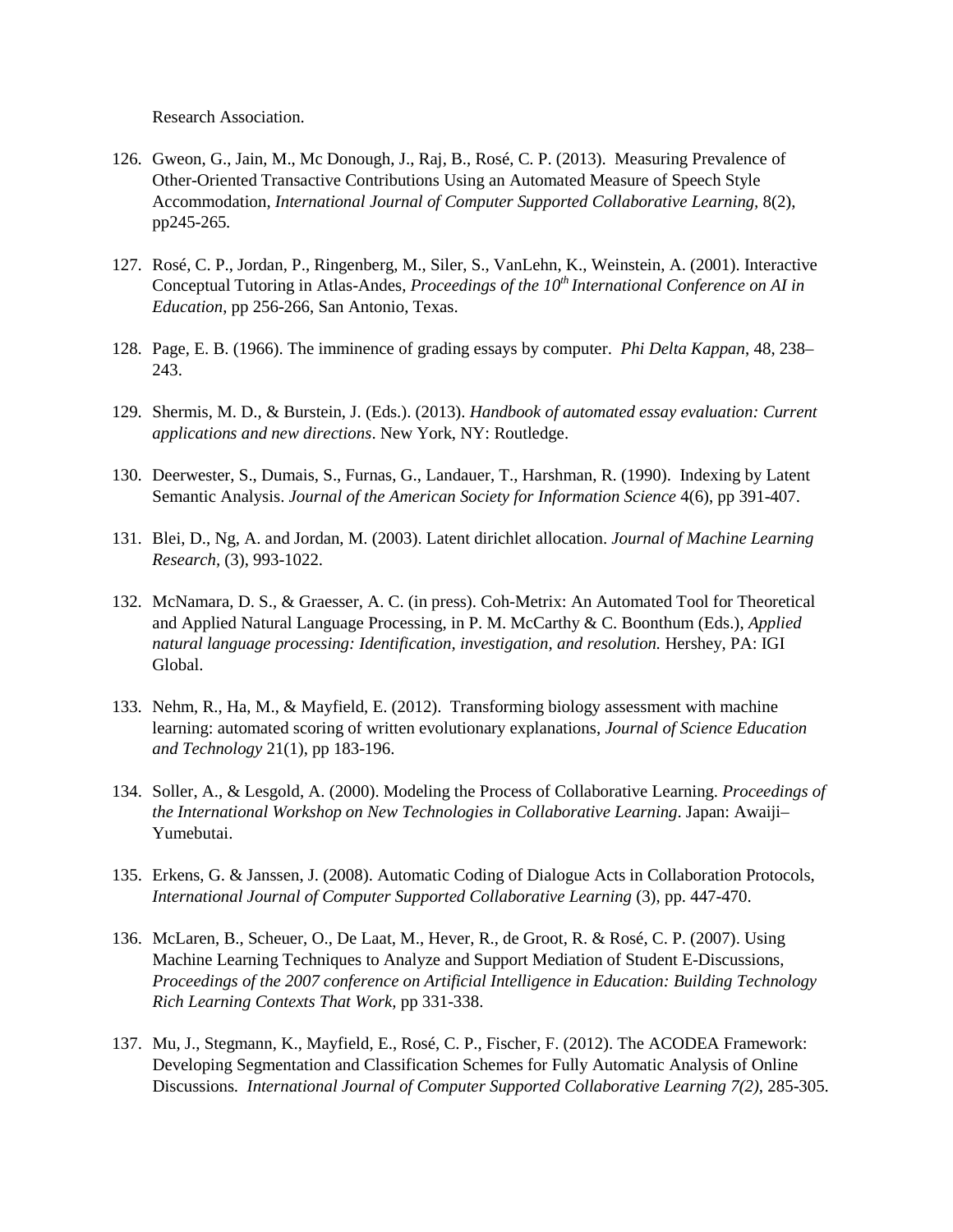- 138. Gweon, G., Agarwal, P., Udani, M., Raj., B., Rosé, C. P.(2011). The Automatic Assessment of Knowledge Integration Processes in Project Teams, in *Proceedings of the 9<sup>th</sup> International Computer Supported Collaborative Learning Conference, Volume 1: Long Papers,* pp 462-469.
- 139. Berkowitz, M., & Gibbs, J. (1983). Measuring the developmental features of moral discussion. *Merrill-Palmer Quarterly*, 29, pp. 399-410.
- 140. de Lisi, R. & Golbeck, S. L. (1999). Implications of Piagetian Theory for Peer Learning, in O'Donnell & King (Eds.) *Cognitive Perspectives on Peer Learning*, Lawrence Erlbaum Associates: New Jersey.
- 141. Ai, H., Sionti, M., Wang, Y. C., Rosé, C. P. (2010). Finding Transactive Contributions in Whole Group Classroom Discussions, in *Proceedings of the 9<sup>th</sup> International Conference of the Learning Sciences, Volume 1: Full Papers,* pp 976-983.
- 142. Howley, I., Mayfield, E. & Rosé, C. P. (2013). Linguistic Analysis Methods for Studying Small Groups, in Cindy Hmelo-Silver, Angela O'Donnell, Carol Chan, & Clark Chin (Eds.) *International Handbook of Collaborative Learning*, Taylor and Francis, Inc.
- 143. Cui, Y., Chaudhuri, S., Kumar, R., Gweon, G., Rosé, C. P. (2009). Helping Agents in VMT. In G. Stahl (Ed.) *Studying Virtual Math Teams*, Springer CSCL Series, Springer.
- 144. Yang, D., Wen, M., Kumar, A., Xing, E., Rosé, C. P. (under review). Towards an Integration of Text and Graph Clustering Methods as a Lens for Studying Social Interaction in MOOCs, submitted to *The International Review of Research in Open and Distance Learning.*
- 145. Rosé, C. P., Carlson, R., Yang, D., Wen, M., Resnick, L., Goldman, P. & Sherer, J. (2014). Social Factors that Contribute to Attrition in MOOCs. *Proceedings of the First ACM Conference on Learning @ Scale (poster).*
- 146. Chi, M., VanLehn, K., Litman, D. & Jordan, P. (2011). An Evaluation of Pedagogical Tutorial Tactics for a Natural Language Tutoring System: A Reinforcement Learning Approach. International *Journal of Artificial Intelligence in Education, 21*: 83-113.
- 147. Brunskill, E. & Russell, S. (2010). RAPID: A Reachable Anytime Planner for Imprecisely-sensed Domains. In *Proceedings of the Conference on Uncertainty in Artificial Intelligence (UAI)*. Catalina Island, California.
- 148. Brunskill, E., Garg, S., Tseng, C., Pal, J. & Findalter, L. (2010). Evaluating an adaptive multi-user educational tool for low-resource regions. In *Proceedings of the International Conference on Information and Communication Technologies and Development (ICTD)*. London, England.
- 149. Rafferty, A., Brunskill, E., Griffiths,T., & Shafto, P. (2011). Faster teaching by POMDP planning. In *Proceedings of 15th International Conference on Artificial Intelligence in Education*, Auckland, New Zealand.
- 150. Feng, M., Beck, J., Heffernan, N., & Koedinger, K. (2008). Can an intelligent tutoring system predict math proficiency as well as a standardized test? In R. Baker & J. Beck Beck (Eds.),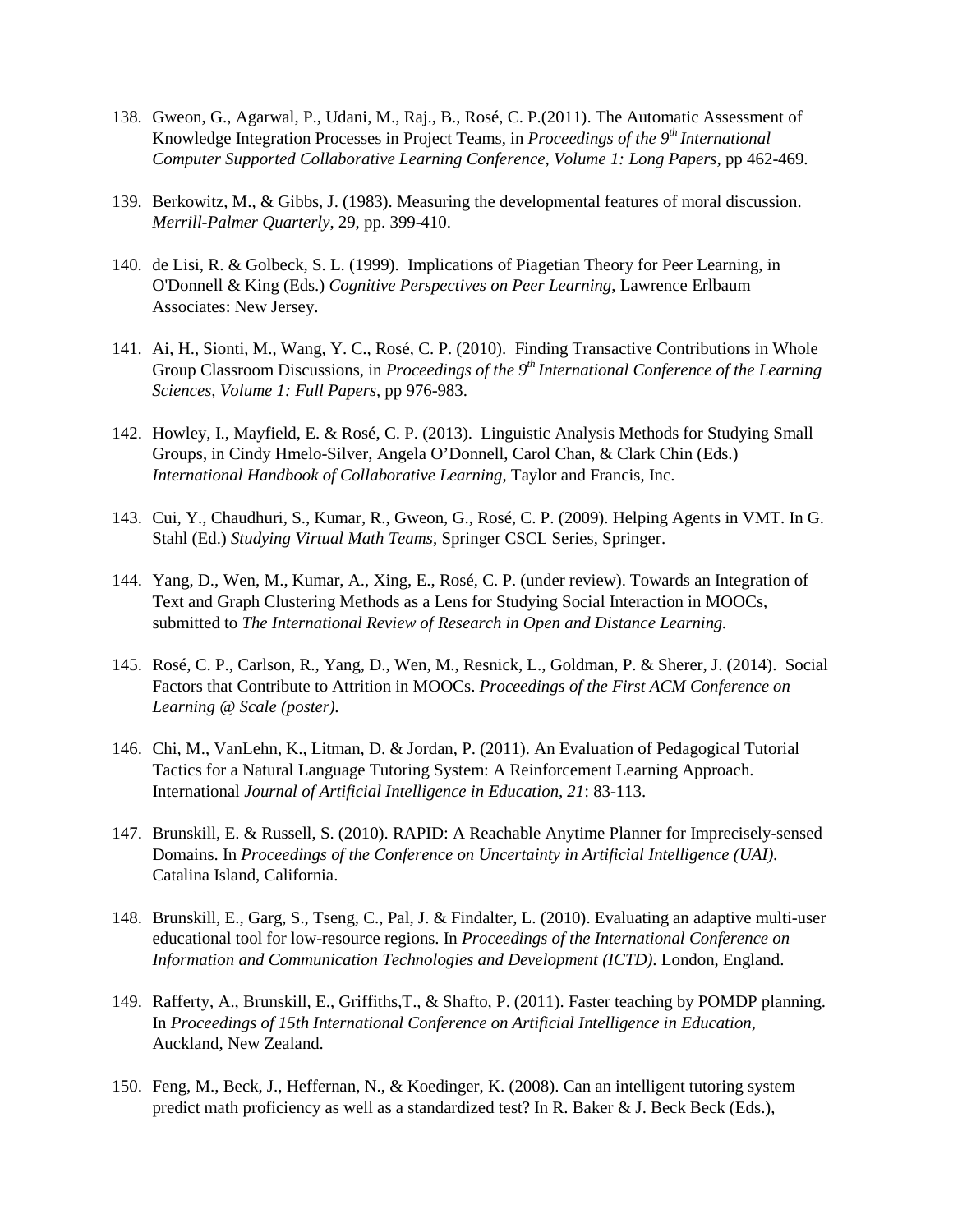*Proceedings of the 1st International Conference on Education Data Mining*, 107-116. Montreal, Canada: Education Data Mining.

- 151. Beck, J. E. & Gong, Y. (2013). Wheel-Spinning: Students Who Fail to Master a Skill. *AIED 2013*: 431-440.
- 152. Barber, R & Sharkey, M. (2012). Course correction: Using analytics to predict course success. In S. Buckingham Shum, D. Gasevic, and R. Ferguson, Eds. LAK '12, *Proceedings of the 2nd International Conference on Learning Analytics and Knowledge*, 259-262. ACM, New York, NY. doi=10.1145/2330601.2330664
- 153. Thai-Nghe, N., Drumond, L., Krohn-Grimberghe, A., Schmidt-Thieme, L. (2010). Recommender system for predicting student performance. *Elsevier's Procedia Computer Science* 1(2) (2010) 2811-2819.
- 154. Paredes, W. C. and Chung, K. S. 2012. Modelling learning & performance: a social networks perspective. In S. Buckingham Shum, D. Gasevic, and R. Ferguson, Eds. LAK '12. *Proceedings of the 2nd International Conference on Learning Analytics and Knowledge*, 34-42, ACM, New York, NY. doi= [http://doi.acm.org/10.1145/2330601.2330617](http://www.google.com/url?q=http%3A%2F%2Fdoi.acm.org%2F10.1145%2F2330601.2330617&sa=D&sntz=1&usg=AFQjCNFCN5V_8guBMqsnmL4JresCcFw5Tg)
- 155. Junker, B. W., & Sijtsma, K. (2001). Cognitive assessment models with few assumptions, and connections with nonparametric item response theory. *Applied Psychological Measurement*, 25, 258–272.
- 156. Beck, J. E.; and Chang, K.-m. (2007). Identifiability: A Fundamental Problem of Student Modeling. In *Proceedings of the 11th International Conference on User Modeling (UM 2007).*  Corfu, Greece.
- 157. Baker, R. S., Corbett, A. T., & Aleven, V. (2008). More accurate student modeling through contextual estimation of slip and guess probabilities in bayesian knowledge tracing. In *Intelligent Tutoring Systems* (pp. 406-415). Springer Berlin Heidelberg.
- 158. Huang, Y., González-Brenes, J., & Brusilovsky, P. (2014). General Features in Knowledge Tracing to Model Multiple Subskills, Temporal Item Response Theory, and Expert Knowledge. *Proceedings of the 7th International Conference on Educational Data Mining.* London, UK. pp. 84-91.
- 159. Khajah, M., Wing, R., Lindsey, R., Mozer, M. (2014). Integrating latent-factor and knowledge-tracing models to predict individual differences in learning. *Proceedings of the 7th International Conference on Educational Data Mining*. London, UK. pp. 99-106.
- 160. Beck, J. E., Chang, K. M., Mostow, J., & Corbett, A. (2008). Does help help? Introducing the Bayesian Evaluation and Assessment methodology. In *Proceedings of the 9th International Conference on Intelligent Tutoring Systems*. Montreal, Canada. pp. 383-394.
- 161. Pardos, Z.A., Dailey, M. & Heffernan, N. (2011) Learning what works in ITS from non-traditional randomized controlled trial data. *The International Journal of Artificial Intelligence in Education*, 21(1-2):45-63.